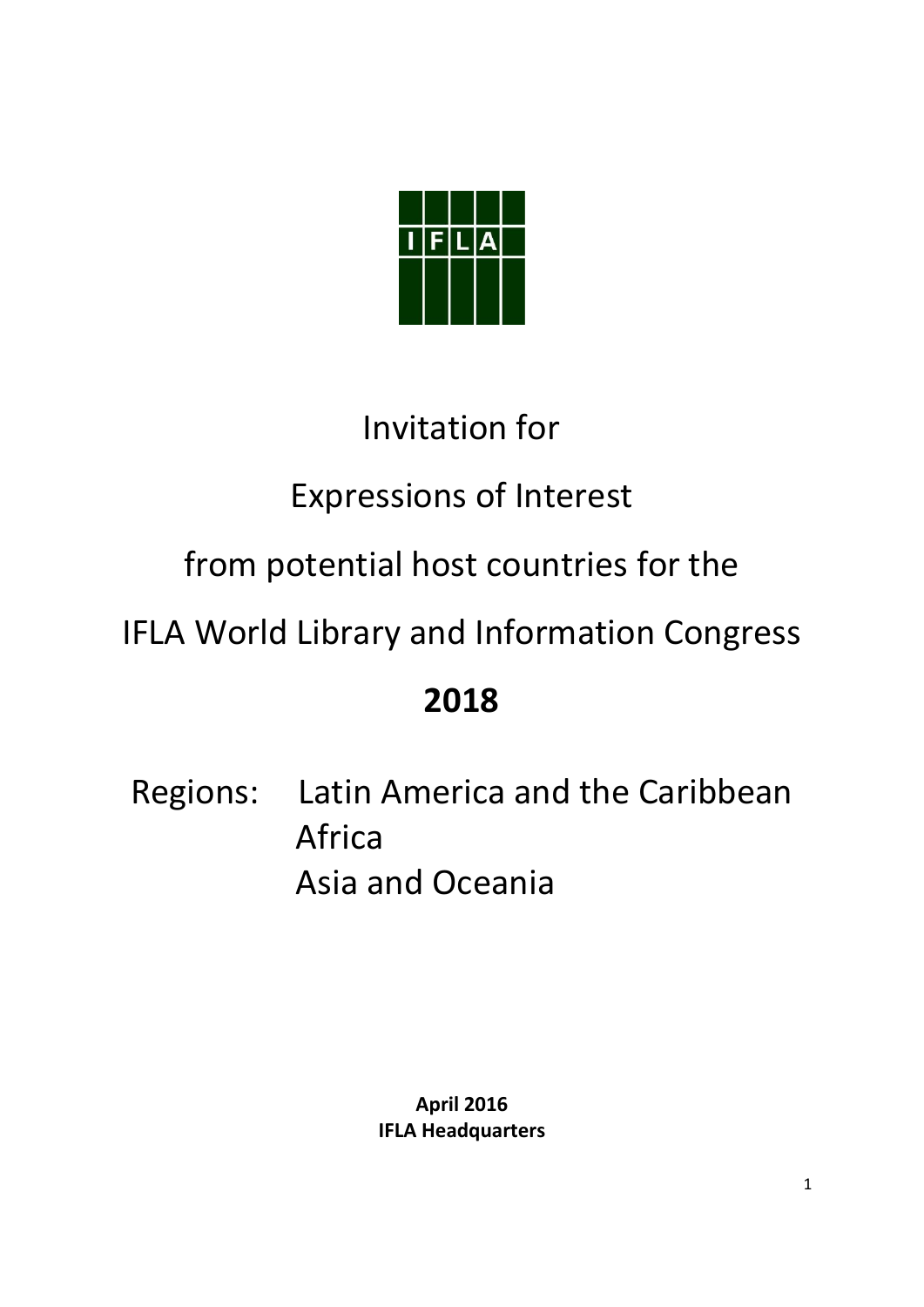## **Contents**

| Appendix 3 Promotional information IFLA WLIC IFLA Regions for 201817 |  |
|----------------------------------------------------------------------|--|
|                                                                      |  |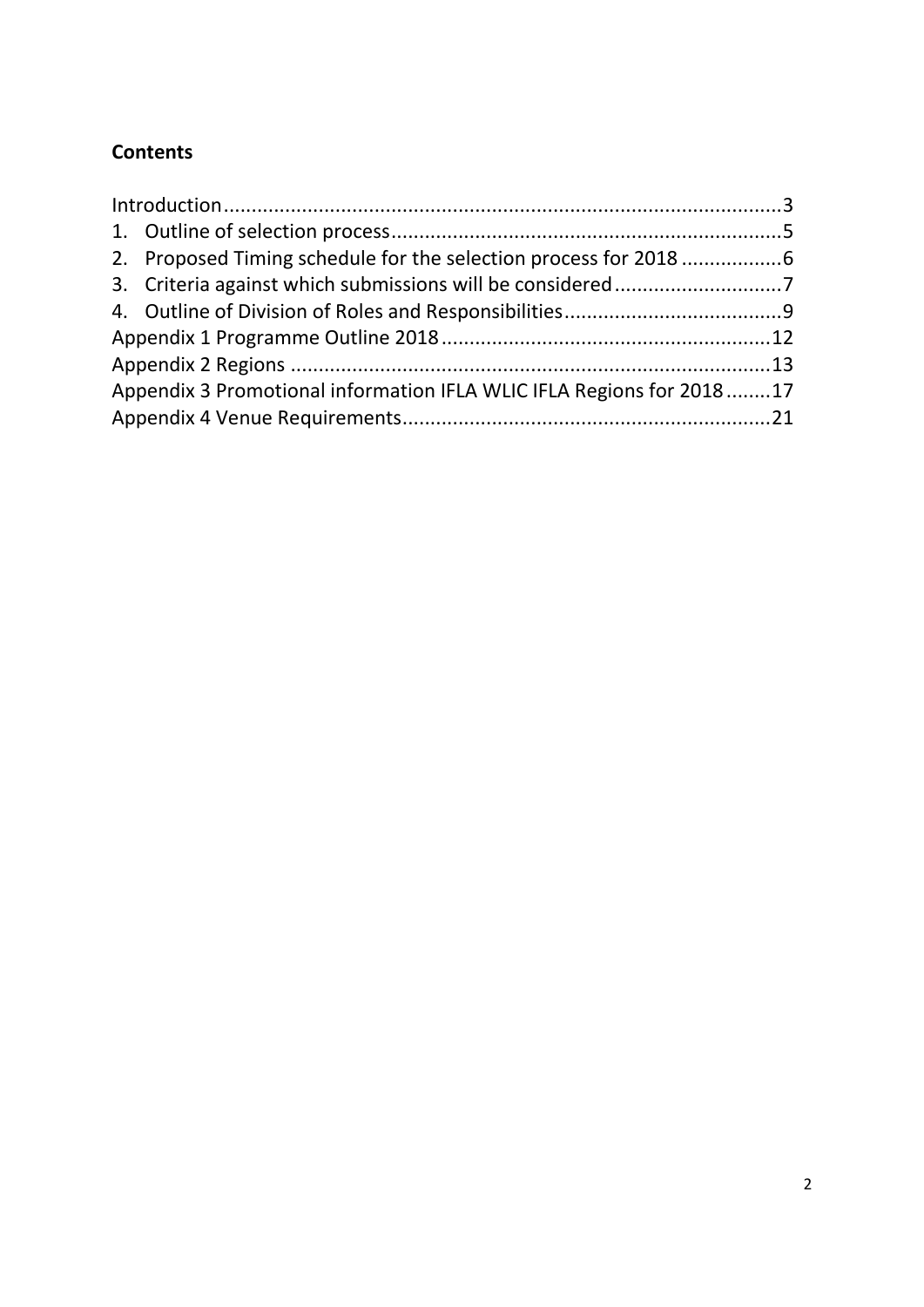### **Introduction**

#### **About the Congress**

The IFLA Governing Board invites expressions of interest from its member national associations, or other member representative bodies, in the countries within IFLA's Latin America and the Caribbean region, Africa Region and Asia and Oceania Region to host the 2018 IFLA World Library and Information Congress: 84<sup>th</sup> IFLA General Conference and Assembly (WLIC). [Appendix 2 lists the region countries]. The IFLA WLIC takes place during August each year in a city selected through a competitive process.

A National Committee of the local library and information services sector is the host organisation working with IFLA to hold the Congress. The Congress and host city is extensively promoted internationally and online, significantly raising awareness around the world of the local profession, city and region.

IFLA has a multi-year contract with a Professional Conference Organiser (PCO) who manages most of the planning and logistical arrangements. Bid committees should note that a local PCO will not be appointed.

The Congress normally attracts between 3000 – 4000 attendees from over 100 countries [for example, 2015 Cape Town 109, 2014 Lyon 132, 2013 Singapore 122, 2012 Helsinki 114, 2011 Puerto Rico 116; 2010 Gothenburg 121; 2009 Milan 118; 2008 Quebec City 118]

The Congress budget is around 2 million Euro, mainly generated from delegate registrations (around 50%), exhibition sales, sponsorship and industry and government support. The Congress brings a large amount of income to the host city. IFLA has successfully received over 550,000 Euro in local business and government sponsorship for each of its congresses for many years. IFLA is responsible for the Congress budget. As far as possible these funds are spent on local services, rather than being transferred out of the host country to the congress bank account. The congress venue and audio/visual technical services make up a significant part of the congress costs and IFLA looks for competitive pricing or incentives for these costs.

The Congress programme runs over eight days, including three days of business meetings, a five-day conference programme, and a 3.5 day exhibition of around 1,000 m<sup>2</sup>. IFLA is responsible for preparing and managing the conference programme.

The 2018 WLIC will be set up as a limited company in the Netherlands, with IFLA as the owner. The National Committee will enter into a formal agreement with the 2018 WLIC limited company that will set out the partnership role in the Congress, the responsibilities of the NC, and share of any surplus from the Congress. The limited company will also enter into a formal agreement with IFLA Headquarters and with IFLA's PCO to provide services for the organisation and management of the Congress. IFLA's Governing Board is the overall decision-making body for the Congress. The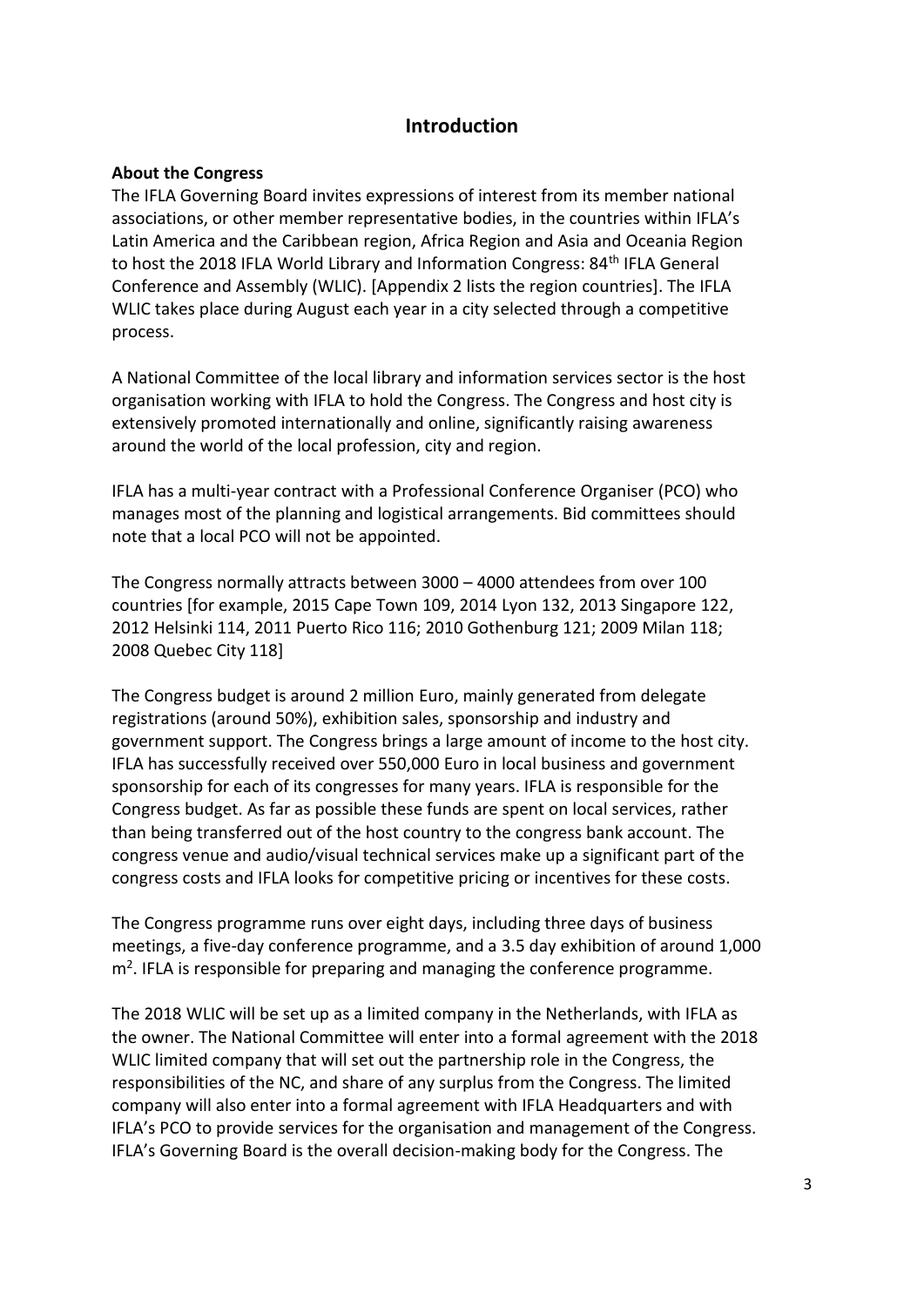Stichting IFLA Foundation is a beneficiary of part of the surplus. The limited company will bear any loss for the Congress.

The Congress is organised over a three-year period. An extensive selection process is undertaken throughout the first year (2015-2016). During the second year (2016- 2017) preparation commences, however the National Committee needs to be aware that the main congress activity for IFLA will be directed to the congress being held in that year – 2017 WLIC in Europe. The third year – September 2017 to August 2018 – will be the period of peak activity for preparation of the 2018 WLIC.

Expressions of interest with all required information should be submitted by **27 May 2016** to conferences@ifla.org. Please include in the email subject field "Confidential – IFLA WLIC 2018 Expression of Interest".

If you need any clarification of the EOI process, please send an email to [conferences@ifla.org](mailto:conferences@ifla.org) with "IFLA WLIC 2018 Expression of Interest" in the subject field and the appropriate person will respond to you.

#### **About IFLA**

IFLA is the international organization for library and information associations, institutions and librarians in the user communities they serve throughout the world. IFLA is the trusted global voice of the library and information community. We empower and inspire society by driving access to information, knowledge and culture for all, to support development, learning, creativity and innovation.

To advance the interest of its members IFLA:

- furthers accessibility, protection, and preservation of documentary cultural heritage;
- supports a library and information profession which anticipates and responds to the needs of communities worldwide.
- drives high standards in library and information services and professional practices;
- encourages widespread understanding of the value and importance of high quality library and information services in the public, private and voluntary sectors;
- promotes libraries as vital institutions that enhance people's lives through equitable access to knowledge and information;

IFLA does this by creating strategic alliances; enhancing professional education; developing professional standards; disseminating best practice and advancing relevant scientific and professional knowledge. It is committed to enabling all members of the Federation to engage in, and benefit from, its activities without regard to citizenship, disability, ethnic origin, gender, geographical location, language, political philosophy, race or religion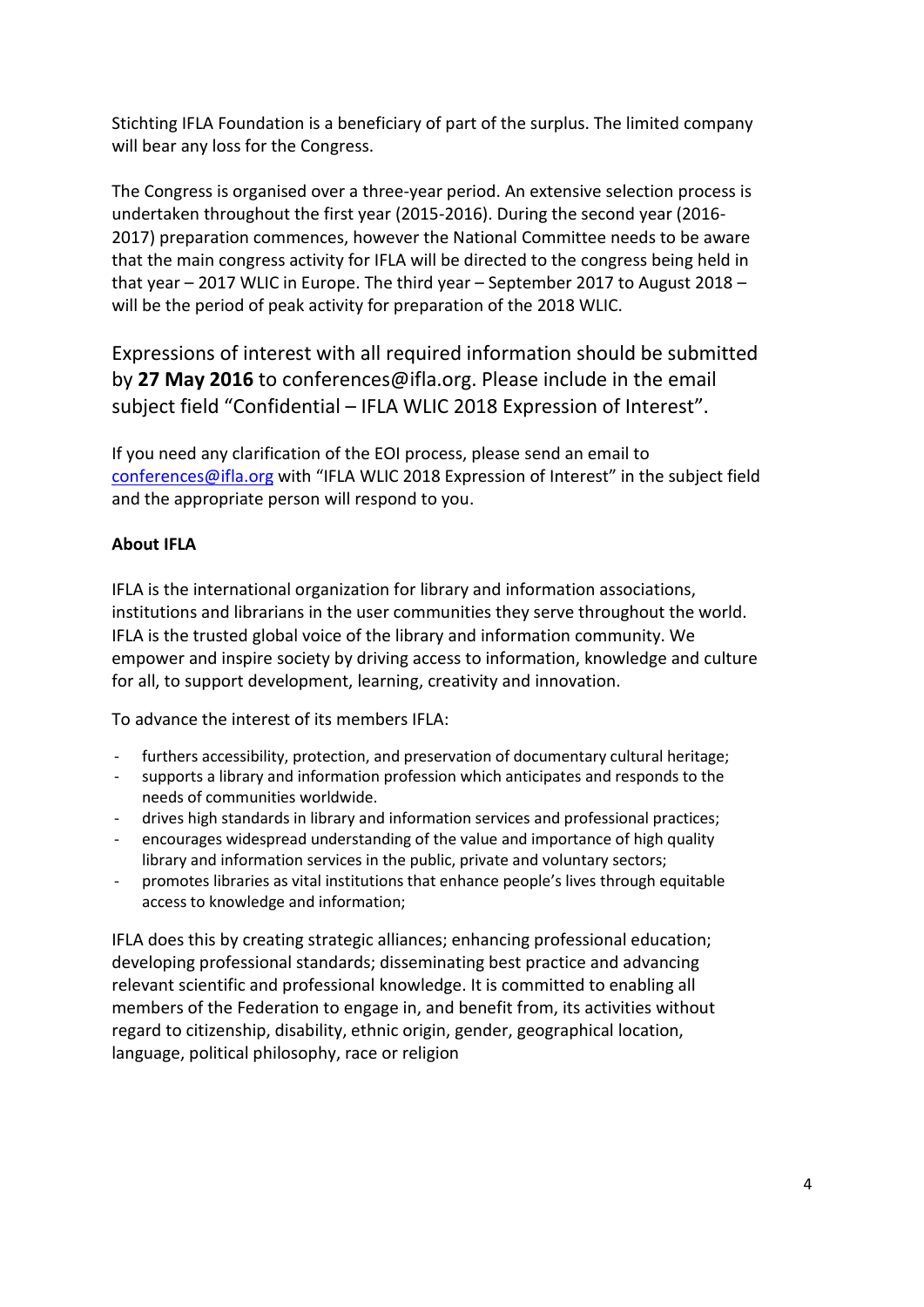IFLA embraces the principles of freedom of access to information, ideas and works of imagination and freedom of expression embodied in Article 19 of the Universal Declaration of Human Rights, and that people, communities and organizations need universal and equitable access to these for their social, educational, cultural, democratic and economic well-being.

The Royal Library, [Koninklijke Bibliotheek] the national library of the Netherlands, in The Hague, generously hosts our headquarters.

## **1. Outline of the selection process**

There is a three stage process throughout year 1 for selection of the host and site for the WLIC:

 **Stage 1** – IFLA issues a call for expressions of interest from member national associations or other member appropriate representative body in the designated IFLA region. (April 2016) Interested candidates may advise the IFLA Secretary General before the deadline for submissions that they intend to submit an expression of interest, but this is not essential.

Submissions must include the required information as set out in the criteria on pages 6-7. All submissions will be reviewed by IFLA Headquarters staff for completeness and if necessary clarification may be sought on some details. Submissions that meet the criteria will be considered by the IFLA Governing Board's Congress Advisory Committee, which will make its recommendation on each submission to the Governing Board, based on the criteria and the information provided by each candidate. A preliminary short list of candidates will be made by the Governing Board. All candidates will then be advised whether they are on the short list or not.

- **Stage 2** if necessary more detailed information will be gathered from the short listed candidates by IFLA Headquarters staff, for consideration by the Congress Advisory Committee. The Committee will make its recommendations to the IFLA Governing Board for the final short list. Generally, two or three final candidates will be selected.
- **Stage 3** in June 2016, IFLA Headquarters staff will confirm with the final candidates any further details relating to the submission, and seek confirmation of financial or other guarantees or incentives available to IFLA from the host country. Site visits will be undertaken in July 2016. These will be led by the Chair of the Congress Advisory Committee or a Governing Board representative on the Committee. They will include the Secretary General, the Manager, Conferences and Business Relations and a representative of the Professional Congress Organiser contracted by IFLA to provide services to IFLA for the WLIC.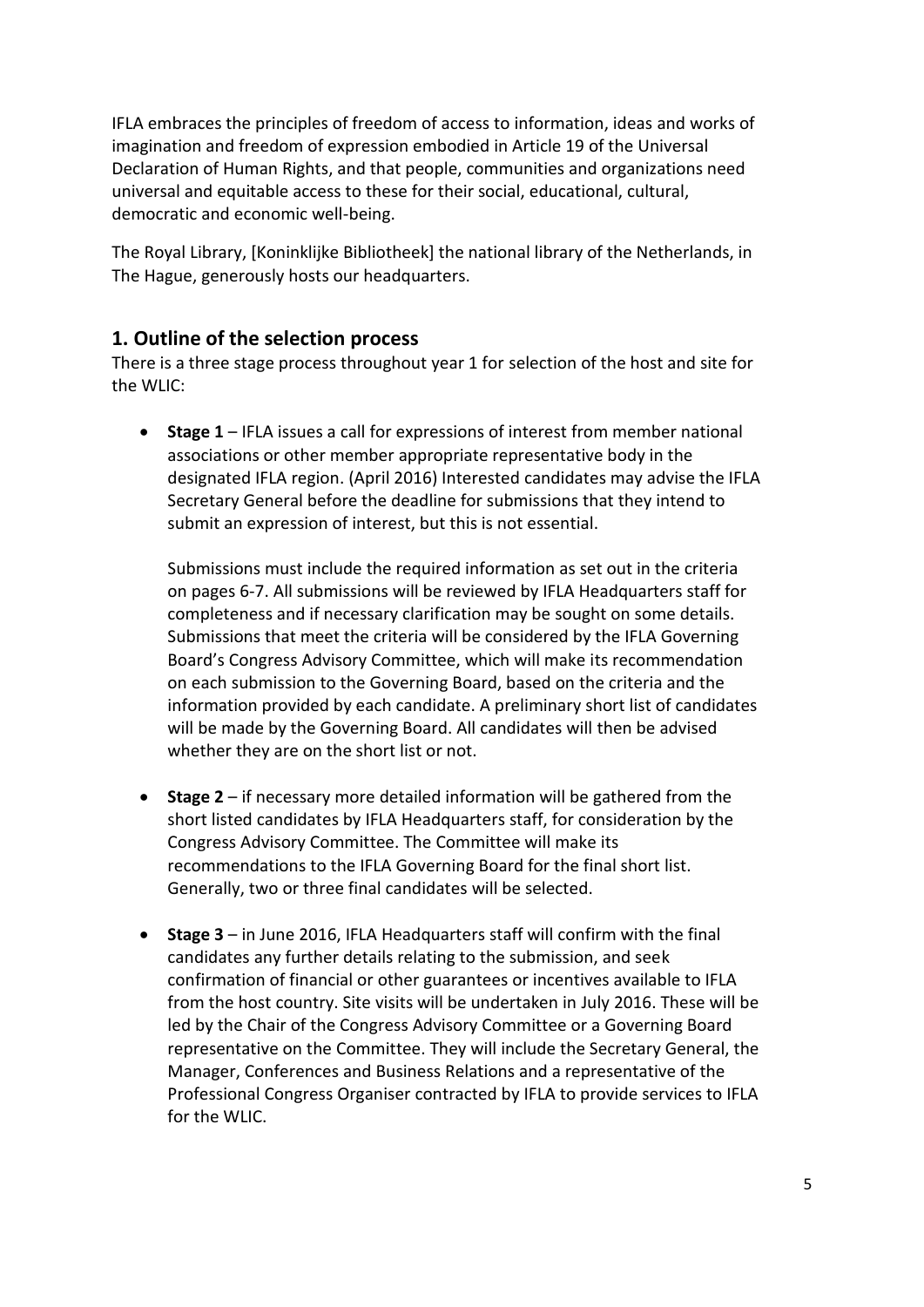The Committee will make its final report, based on the agreed criteria and the site visits, to the Governing Board in early August. The successful and unsuccessful candidates will then be advised of the Board's decision.

IFLA Headquarters will commence business arrangements and planning with the successful host association. The host and location will be announced at the WLIC 2016 in August.

## **2. Proposed Timing schedule for the selection process for 2018**

| <b>IFLA WLIC 2018</b>                                                                                                          | <b>Expected dates</b>             |
|--------------------------------------------------------------------------------------------------------------------------------|-----------------------------------|
| Stage 1                                                                                                                        |                                   |
| EOI to National Associations and other appropriate bodies                                                                      | April 2016                        |
| <b>Bid information submitted</b>                                                                                               | 27 May 2016                       |
| Preliminary short list decided by the IFLA Governing Board                                                                     | 2 <sup>nd</sup> week of June 2016 |
| Candidates advised of the outcome                                                                                              | <b>June 2016</b>                  |
| Stage 2                                                                                                                        |                                   |
| Preliminary short listed candidates may be requested to<br>provide more detailed information by a specified date               | 2 <sup>nd</sup> week of June 2016 |
| Candidates to provide more detailed information if requested                                                                   | <b>June 2016</b>                  |
| Final Short list determined by IFLA Governing Board and<br>candidates advised                                                  | <b>June 2016</b>                  |
| Stage 3                                                                                                                        |                                   |
| Confirmation of financial and other support and incentives is<br>requested                                                     | End June 2016                     |
| Site Visits undertaken                                                                                                         | <b>July 2016</b>                  |
| HQ to write report on Site Visit, with PCO support                                                                             | <b>July 2016</b>                  |
| Decision made by IFLA Governing Board on the successful<br>candidate                                                           | Last week of July 2016            |
| Candidates advised of the Board's decision on their submission                                                                 | Last week of July 2016            |
| Legal agreements prepared in consultation with the host<br>association, and firm negotiations held with venue and<br>suppliers | August 2016                       |
| Confirmation and Announcement at the IFLA WLIC [decision<br>will remain confidential until then]                               | 18 August 2016                    |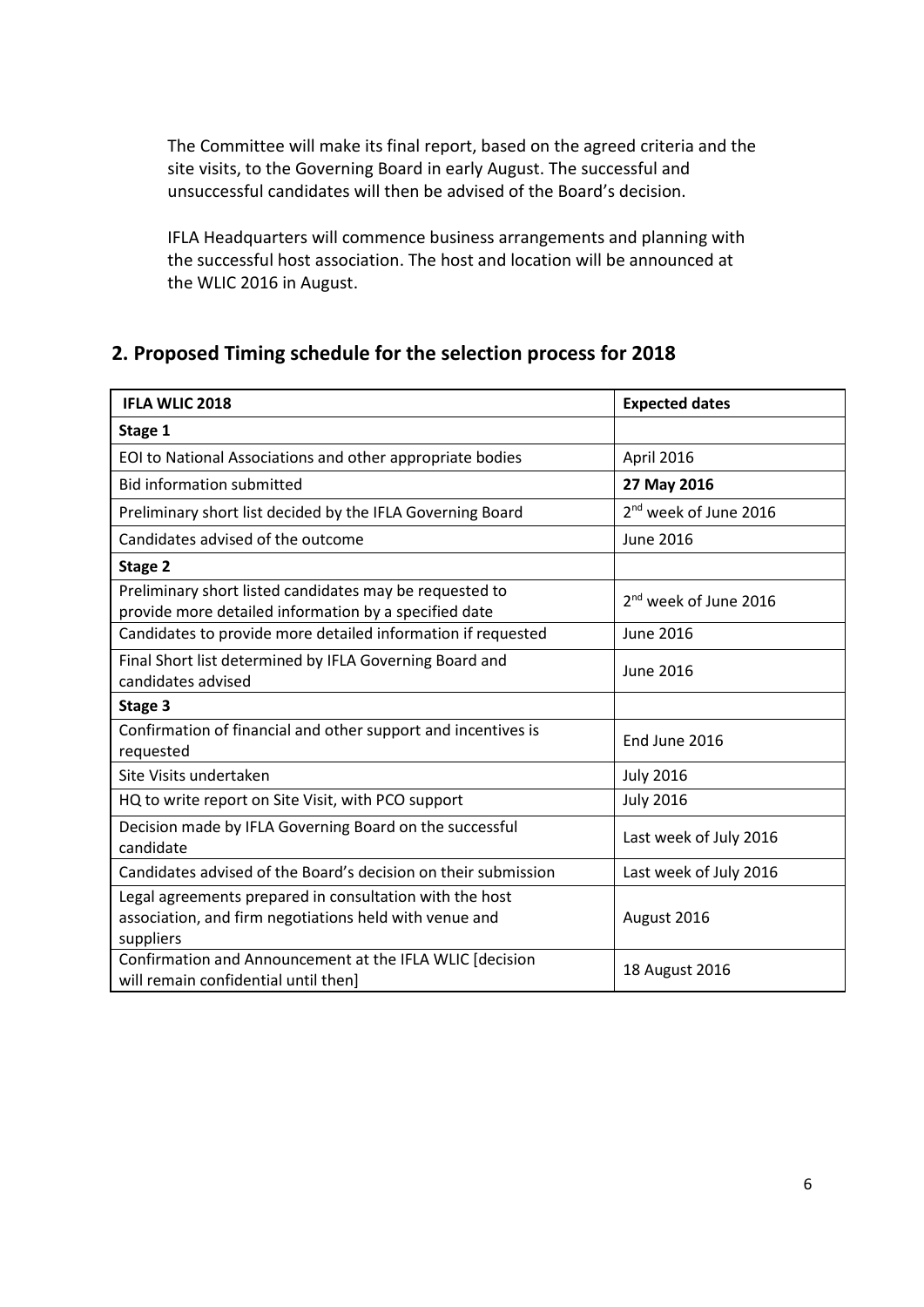## **3. Criteria against which submissions will be considered**

*Candidates are advised to provide information on all the criteria. For the first stage of the selection process the IFLA Governing Board and its Congress Advisory Committee will consider only the information submitted by the candidate, and base its decision on the candidates selected for the preliminary short list on this information. Submissions should be made in electronic form.* 

#### **1. The host**

- a. National association member, or other association/body member, of IFLA who is responsible for the bid and, if successful, is legally able to be contracted by IFLA to form the Congress National Committee (NC). Please also include details of the persons responsible for the bid.
- b. The goals of the bid representative body and local profession for hosting a successful WLIC;
- c. Opportunities that the WLIC provides to place an international focus on the local and regional profession, and for the local and regional profession to take an international focus;
- d. The types of support offered, within the local profession;
- e. The capacity to put together a representative National Committee that can work collaboratively and productively nationally and within the region? Please suggest the representation of the National Committee; [see chapter 4 for NC Roles and Responsibilities]
- f. Current and potential membership of IFLA within the host country, such as participation in past WLICs, membership of IFLA committees;
- g. The IFLA Conference BV for the WLIC 2018 is registered in the Netherlands and reports under Dutch tax. The PCO operates in Germany. The congress bank account will also be held in Germany. No business will be set-up in the host country.

Please provide IFLA with details on any local legal or fiscal business constraints that might need to be considered by the IFLA Governing Board.

#### **2. Local and regional professional activity**

- a. Professional activity and innovative ideas that would be of interest to delegates;
- b. A suggested list of libraries or information services for delegates to visit;
- c. Recent IFLA activity in the host country, such as meetings, seminars, workshops, conferences;
- d. Proposed dates the WLIC is ideally held during the third week of August. Please also advise if there are any local or national events that might conflict with the WLIC, or may enhance the WLIC. If there may be a conflict, please propose alternative dates for the WLIC;
- e. If you are proposing that the WLIC could be held jointly with or adjacent to a national or regional conference please provide a clear business case for this, presenting the advantages and disadvantages for IFLA;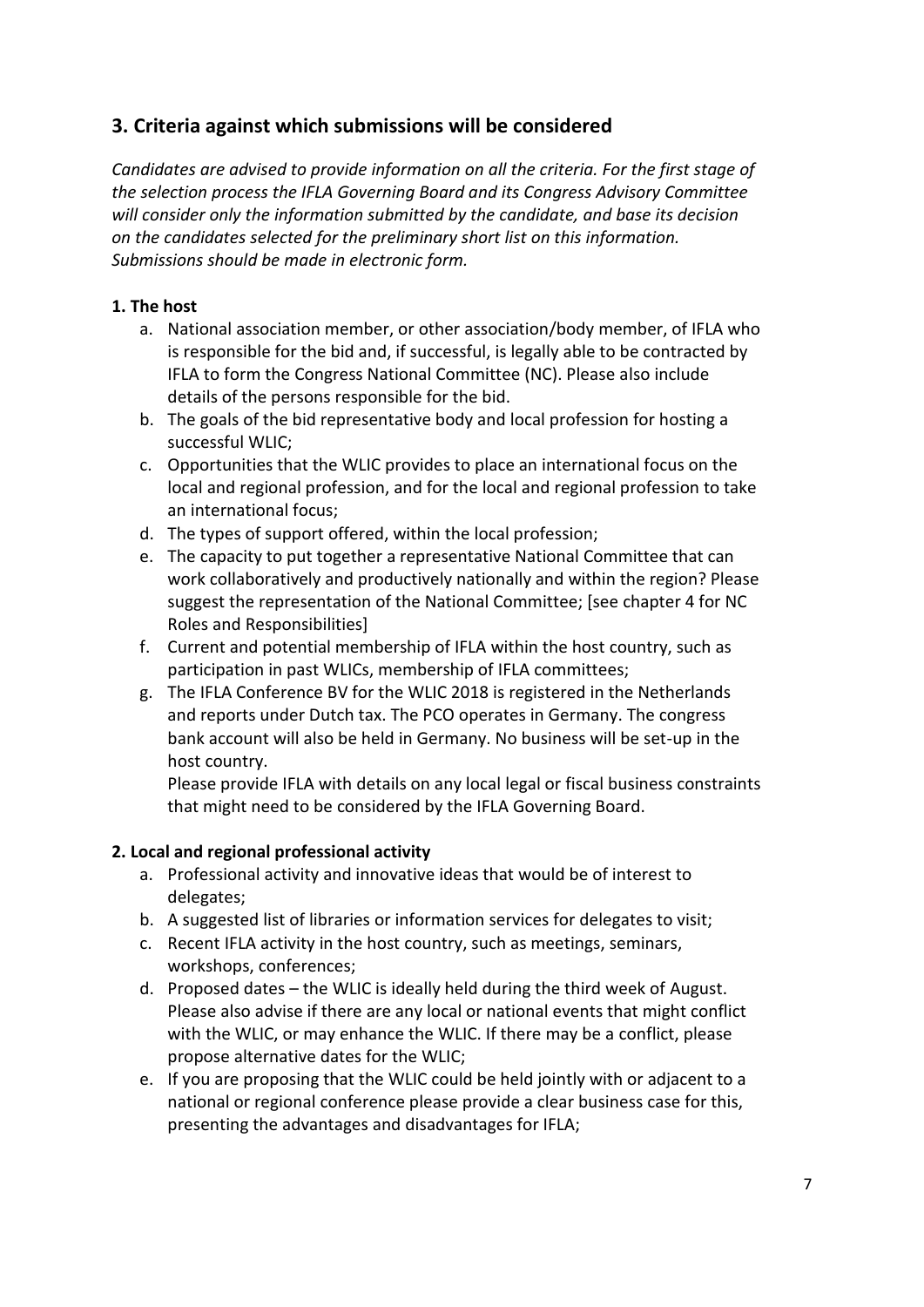- f. Other conferences scheduled in your region for 2018 that may also attract WLIC delegates, or detract from WLIC attendance.
- g. Unique characteristics of the country or region, that could benefit the WLIC programme and the delegates experience;
- h. Suggested venues for social events (Social/Cultural Evening 3000-4000p., Officers Reception 250p., Corporate event 400p.) Preferred venues are noncommercial, cultural venues such as museums, town halls, libraries etc.

#### **3. Levels of wider support**

- a. Capacity of the NC to secure government and industry incentives and sponsorship;
- b. Expected level of financial and other support for the Congress from Government, Government agencies (e.g. convention bureau), the local and regional profession, industry and government (in the recent past, NC's have been able to secure between 450,000-600,000 Euro to cover for example the venue rental fee (incl. AV equipment) and the costs for the cultural evening);
- c. Expected links with government, industry and media; please include evidence of this;
- d. Visa policy and process, and identify restrictions on any countries for the issuing of visas.
- e. The Venue information. This should be prepared in consultation with the Convention/Tourist Bureau against the IFLA requirements specified in appendix 4. Where there is more than one possible congress venue in your country please provide your (up to) three preferences and the reasons why.

Bid committees should contact their local Convention Bureau to find out what support they can offer in the process.

Please submit any supporting documents, such as official letters to provide evidence of any promised support.

#### **Satellite Meetings**

Satellite Meetings are usually held immediately prior or immediately after the congress.

They are small meetings, organised by one of the IFLA Professional Units, together with a local host. They vary in size from 25 to 150 delegates and last for 1, 2 or 3 days. These meetings are not part of the WLIC budget and should be self-funded, possibly with support of the host organisation.

Please specify whether the National Committee would be willing to assist in recruiting suitable locations for a number of these Satellite Meetings. This shall be done in year 2, after the decision has been announced.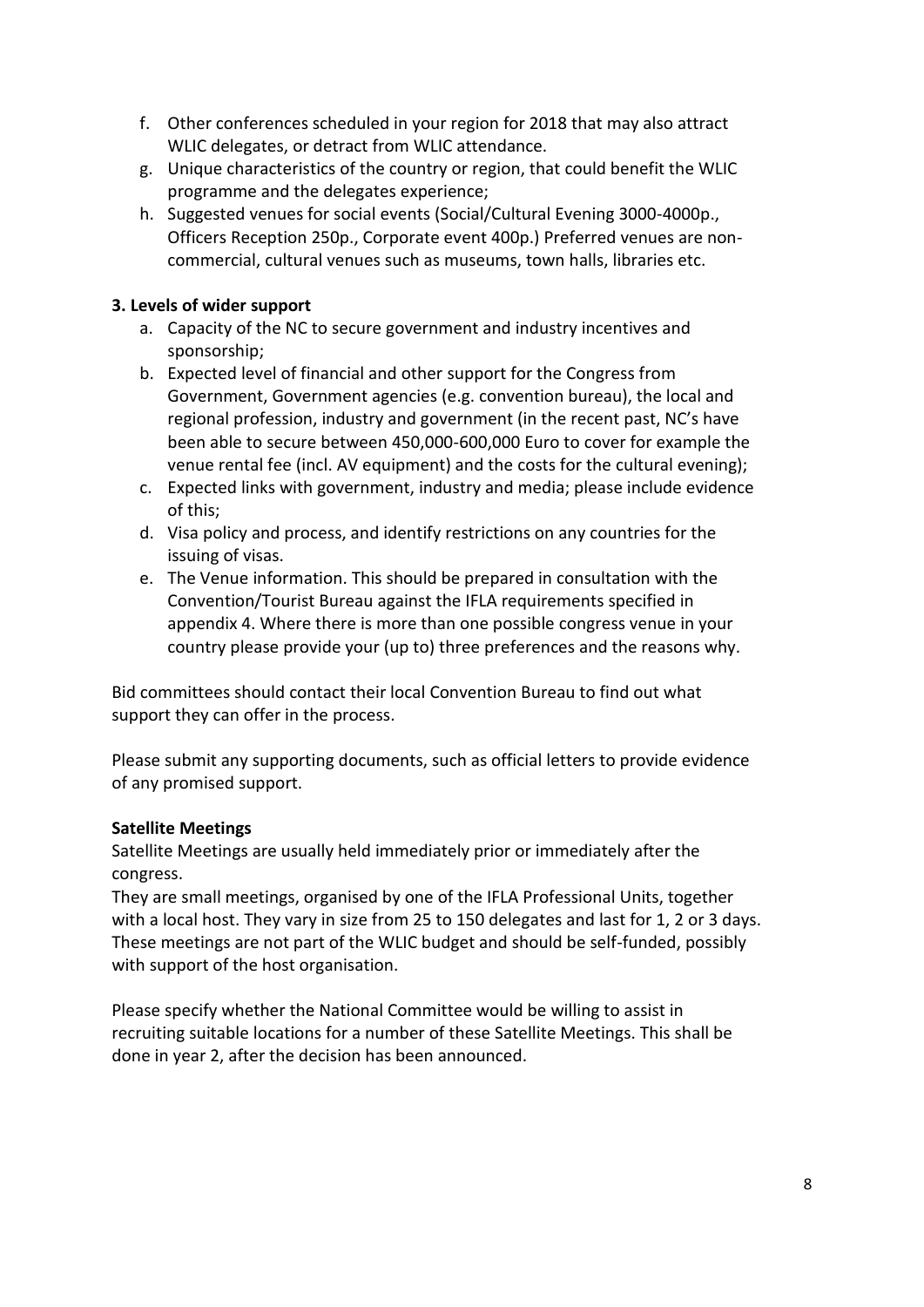## **4. Outline of division of responsibilities**

#### **A. IFLA Governing Board**

IFLA Governing Board retains the right of overall governance and financial management responsibility for its IFLA World Library and Information Congress (WLIC). This includes the decision on the location, host and site for each congress. It also makes the decisions about the structure and content of the congress and ensures that it appropriately reflects IFLA's values and 'brand'. The Governing Board receives advice from its Executive, Professional, Finance, and Congress Advisory committees to assist it in making its decisions.

IFLA, through the IFLA Holding B.V., creates an independent legal entity (the Congress Entity) to which it entrusts the execution of each individual Congress under conditions laid down by separate agreement with the Core Professional Congress Organizer, a local professional body (the National Committee), and IFLA.

#### **B. IFLA Headquarters (HQ)**

IFLA HQ is the IFLA secretariat and head office. It is contracted by the Congress Entity to provide staff resources, advice and consultancy services to the IFLA WLIC. It does this in collaboration with the National Committee and support from the PCO. The IFLA HQ main responsibilities for the Congress include:

- Consultancy Services
- Governing Board delegation to the Managing Director of the Congress Entity (IFLA Secretary General) to sign contracts relating to the Congress following agreement by the Congress Entity directors
- Management of Congress. Entity governance and compliance requirements
- Management of IFLA's business and related meetings during the Congress
- Scientific Programme Co-ordination
- Financial management
- Congress selection process and follow up Site Inspections
- Planning Meetings
- Web Site Management
- Interpreters recruitment
- Making important Congress information available in IFLA's official languages
- On-site communications
- International Promotion
- On-site Services and Support
- Post Congress Survey
- Seed Funding
- Management of congress participation grants and grant funding
- Liaison with IFLA's Governing Board and its advisory committees on congress matters
- Liaison with the National Committee and PCO

IFLA HQ is generally represented by the Secretary General and/or the Manager, Conferences and Business Relations. IFLA Headquarters is based in The Netherlands.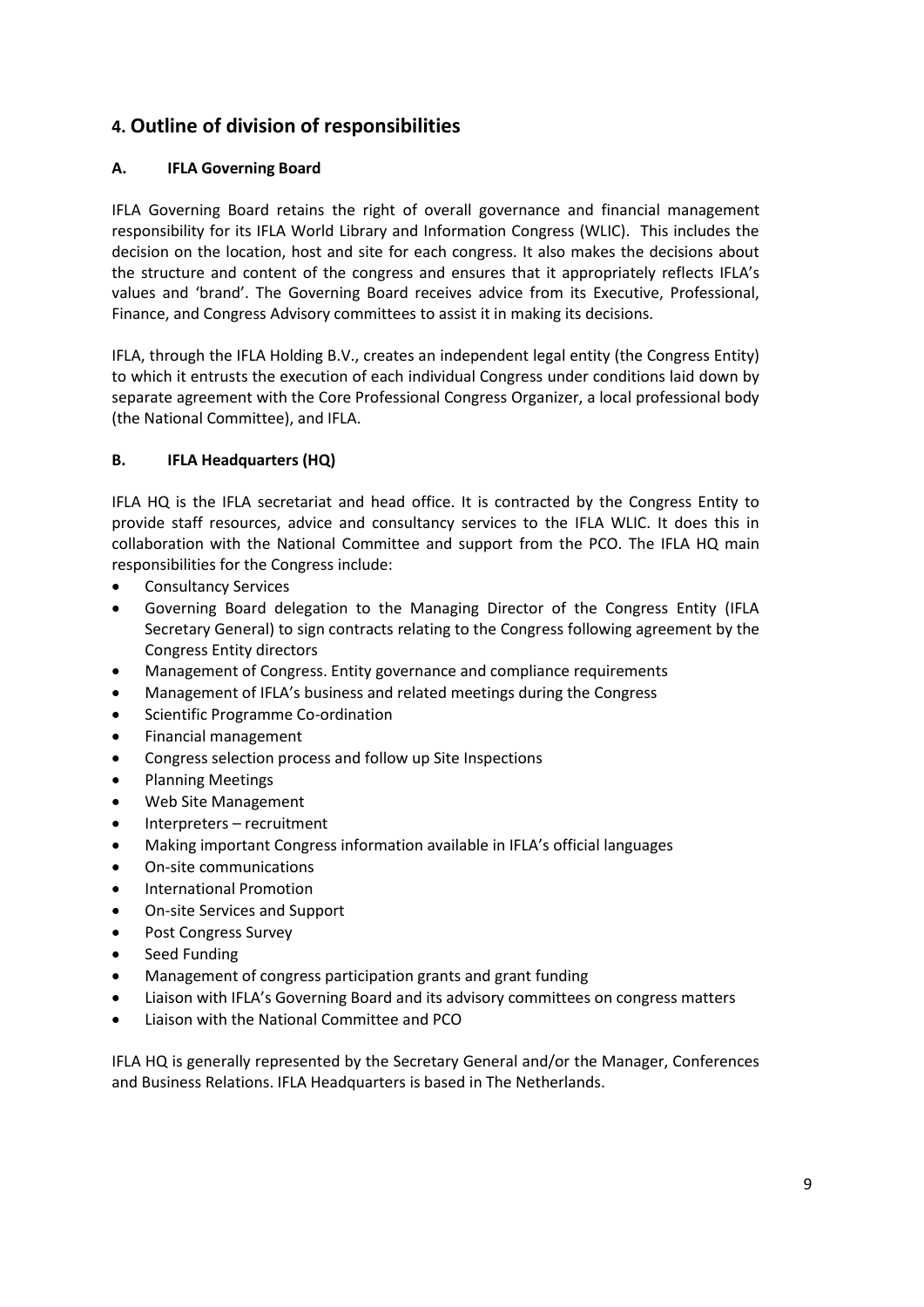#### **C. National Committee (NC)**

The National Committee is the organising body of the national association/organisation contracted by the Congress Entity to provide services to the IFLA WLIC. It is comprised of representatives of the local library and information sector. Its membership includes as wide as possible representation from the whole local library community. The main responsibilities include:

- Recruit National, Regional and Local Government sponsorship or incentives
- Propose the Congress logo and Congress theme, for approval by IFLA's Governing Board
- Nominate the keynote speaker for the Opening Session and 2 plenary speakers, for approval by IFLA's Governing Board, and organise their attendance at the Congress
- Management of Congress volunteers (recruitment, allocation of tasks and liaison during Congress etc.)
- Organise the Library visits, with assistance from the PCO where required
- Organise the opening ceremony, with logistical assistance from the PCO
- Advise on the content and location of the cultural evening social event, assist the PCO with the planning, organisation and management where necessary
- Contribute to the organisation of the programme for accompanying persons, and tours, to be organised by the PCO
- Organise host country invitation letters and visa application assistance when required, liaising with embassies and consulates
- Organise the local and national media campaign
- Promote the Congress to the national and regional audience
- Advise IFLA and the PCO on potential local sponsors and exhibitors
- Contribute content to Congress publications and promotional materials
- Recruit national, regional and local grants
- Liaise with local authorities
- Liaise with IFLA HQ and the PCO
- Report to the IFLA Governing Board on National Committee activities
- Advise on protocol requirements
- Organise a pre-conference visit by the IFLA-President to promote IFLA and the WLIC, incl. a press conference
- Organise a welcome function for the IFLA Governing Board
- Organise 'cultural activities' to attract delegates into the exhibition
- Organise programmes in the Expo Pavilion (Eg. meet the author-sessions)
- Write an article on libraries in the host countries for publication in the IFLA Journal in one of the issues preceding the Congress

[note: please be aware that these are managing responsibilities, not financial responsibilities]

Most of the expenses relating to the congress are paid for from the central congress budget. In principle the NC does not keep a separate budget. There is a fixed budget for National Committee expenses in the congress budget. In principle, all sponsorship, grants and government funds become part of the congress budget.

The following items are 'off-budget' costs, to be paid for by the host organisation:

- IFLA Governing Board welcome dinner/reception
- Local and national media campaign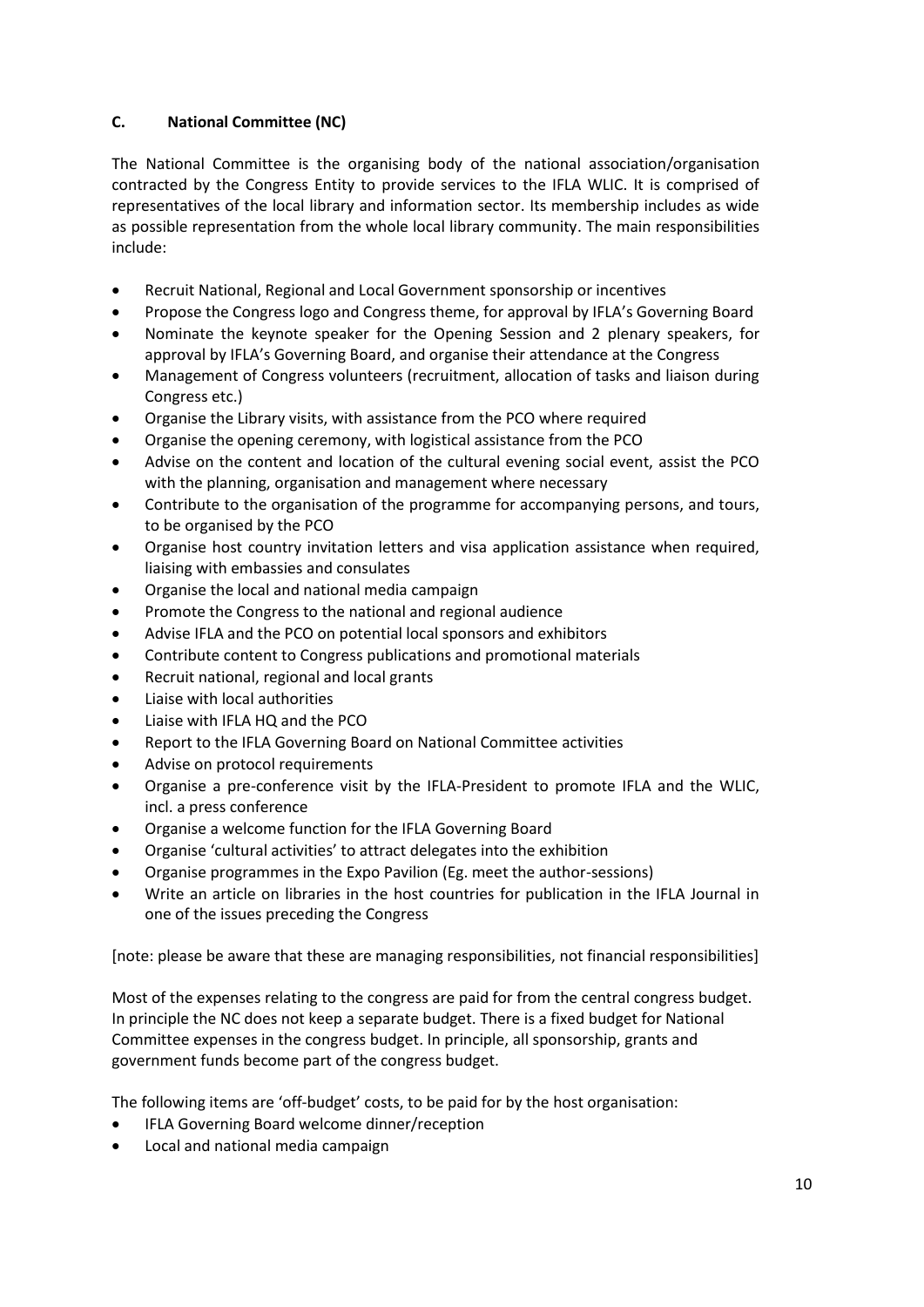Promote the congress to national and regional audience

#### **D. Professional Congress Organisers (PCO)**

The PCO is responsible for the day to day logistical organisation of the Congress. The responsibilities include:

- Budget management, with IFLA having overall financial responsibility and decision
- International sponsorship sales and fulfilment
- Exhibition sales and management
- Assisting with the implementation of scientific programme including on-site speaker management
- Poster board construction and on-site management
- Liaison with IFLA HQ on venue and audio-visual requirements
- Negotiation of venue requirements and on-site management
- Negotiation of audio-visual and IT requirements and on-site management
- Negotiation of contracts and agreements with suppliers, within budget requirements
- On-site PCO support staffing
- Liaison with IFLA HQ and the NC on catering, and on-site/off-site management
- Construction of exhibition and other requirements
- Preparation and distribution of congress publications and promotional materials, in consultation with IFLA HQ and the NC
- General promotion of the Congress
- Registrations management
- Management of accommodation booked through the registration
- Organise and manage the social programme (a.o. Cultural Evening and Exhibition Opening), under direction of IFLA and the NC
- Implementation of the accompanying persons' programme
- Web Site Management
- Local transport requirements
- Reporting to the IFLA Governing Board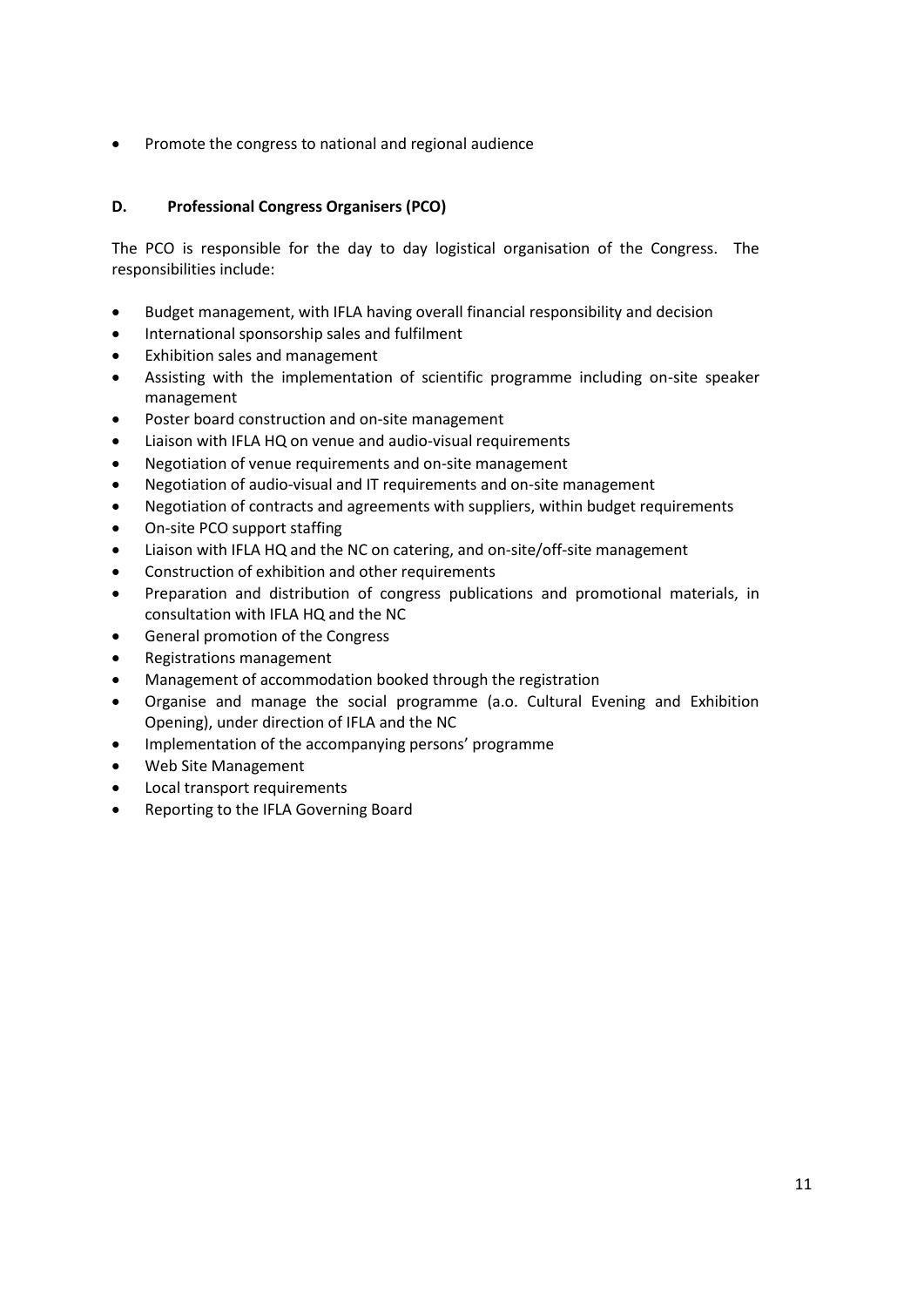# **Appendix 1**

### **Programme Outline 2018**

| 1 <sup>st</sup> Thursday                               | $1st$ Friday                                          | Saturday                                             | <b>Sunday</b>                                                                       | Monday                                                   |                                                          |
|--------------------------------------------------------|-------------------------------------------------------|------------------------------------------------------|-------------------------------------------------------------------------------------|----------------------------------------------------------|----------------------------------------------------------|
|                                                        | <b>PC Meeting</b><br>08.30-11.00                      |                                                      | Leadership Forums<br>08.30-10.00                                                    | <b>Plenary Session</b><br>08.30-09.15                    |                                                          |
|                                                        |                                                       |                                                      | <b>Newcomers</b><br>Session<br>08.30-10.00                                          | Sessions<br>09.30-11.30                                  |                                                          |
|                                                        |                                                       | <b>SC Meetings</b><br>12.30-15.00                    | <b>Opening Session</b><br>10.30-12.00                                               | <b>Sessions</b><br>11.45-12.45                           |                                                          |
| <b>Conference Advisory</b><br>Committee<br>12.00-14.00 | <b>Governing Board</b><br>(GB) Meeting<br>11.30-17.00 | <b>SC Meetings</b><br>15.15-17.45                    | President's Lunch<br>(invited)<br>12.15-14.00<br><b>IFLA Market*</b><br>12.15-13.30 | Lunch Break &<br><b>Exhibition Visits</b><br>12.45-13.45 | Session 09.30-17.30<br>$\overline{30}$<br>$\overline{ }$ |
| <b>Finance Committee</b><br>14.00-16.00                |                                                       | <b>Africa Caucus</b><br>Canada Caucus<br>17.00-18.00 | Sessions<br>13.45-15.45                                                             | <b>Sessions</b><br>13.45-15.45                           | $.30 - 1$<br>09.                                         |
| <b>Executive Committee</b><br>16.00-18.00              |                                                       | <b>Caucus Meetings</b><br>18.30-19.30                | <b>Exhibition &amp;</b><br><b>Opening Party</b><br>16.00-18.00                      | <b>Sessions</b><br>16.00-18.00                           | Exhibition<br>Poster                                     |
|                                                        | NC hosts<br>reception for GB                          |                                                      | <b>Officers Reception</b>                                                           |                                                          |                                                          |

| Tuesday                                                  |                                                            | Wednesday                                                |               | 2 <sup>nd</sup> Thursday              | 2 <sup>nd</sup> Friday         |                            |  |
|----------------------------------------------------------|------------------------------------------------------------|----------------------------------------------------------|---------------|---------------------------------------|--------------------------------|----------------------------|--|
| <b>Plenary Session</b><br>08.30-09.15                    |                                                            | <b>Plenary Session</b><br>08.30-09.15                    |               | <b>Sessions</b><br>08.30-10.30        | PC Meeting<br>08.30-10.00      |                            |  |
| <b>Sessions</b><br>09.30-11.30                           | 30                                                         | <b>Sessions</b><br>09.30-11.30                           | 4.30          |                                       | GB meeting<br>10.00-13.00      |                            |  |
| <b>Sessions</b><br>11.45-12.45                           | $\overline{ }$<br>$\overline{\phantom{0}}$<br>$30 -$<br>30 | <b>Sessions</b><br>11.45-12.45                           |               | $-30 - 1$                             | <b>Sessions</b><br>10.45-12.45 |                            |  |
| Lunch Break &<br><b>Exhibition Visits</b><br>12.45-13.45 | 17<br>$\overline{9}$<br>$\overline{30}$<br>sions<br>80     | Lunch Break &<br><b>Exhibition Visits</b><br>12.45-13.45 | Exhibition 09 | <b>Lunch Break</b><br>12.45-13.45     |                                | Half day                   |  |
| <b>Sessions</b><br>13.45-15.45                           | Ses<br>Exhibition                                          | <b>Sessions</b><br>13.45-15.45                           |               | <b>Sessions</b><br>13.45-15.45        |                                | Visits<br>$\propto$<br>Vep |  |
| <b>Sessions</b><br>16.00-18.00                           | oster<br>$\sim$                                            | <b>General Assembly</b><br>16.15-18.00                   |               | <b>Closing Session</b><br>16.15-17.30 |                                | Library<br>$\bar{a}$       |  |
| Cultural/social event                                    |                                                            |                                                          |               | GB hosts reception for<br><b>NC</b>   |                                |                            |  |

GB = Governing Board, PC = Professional Committee, SC = Standing Committee, NC = National Committee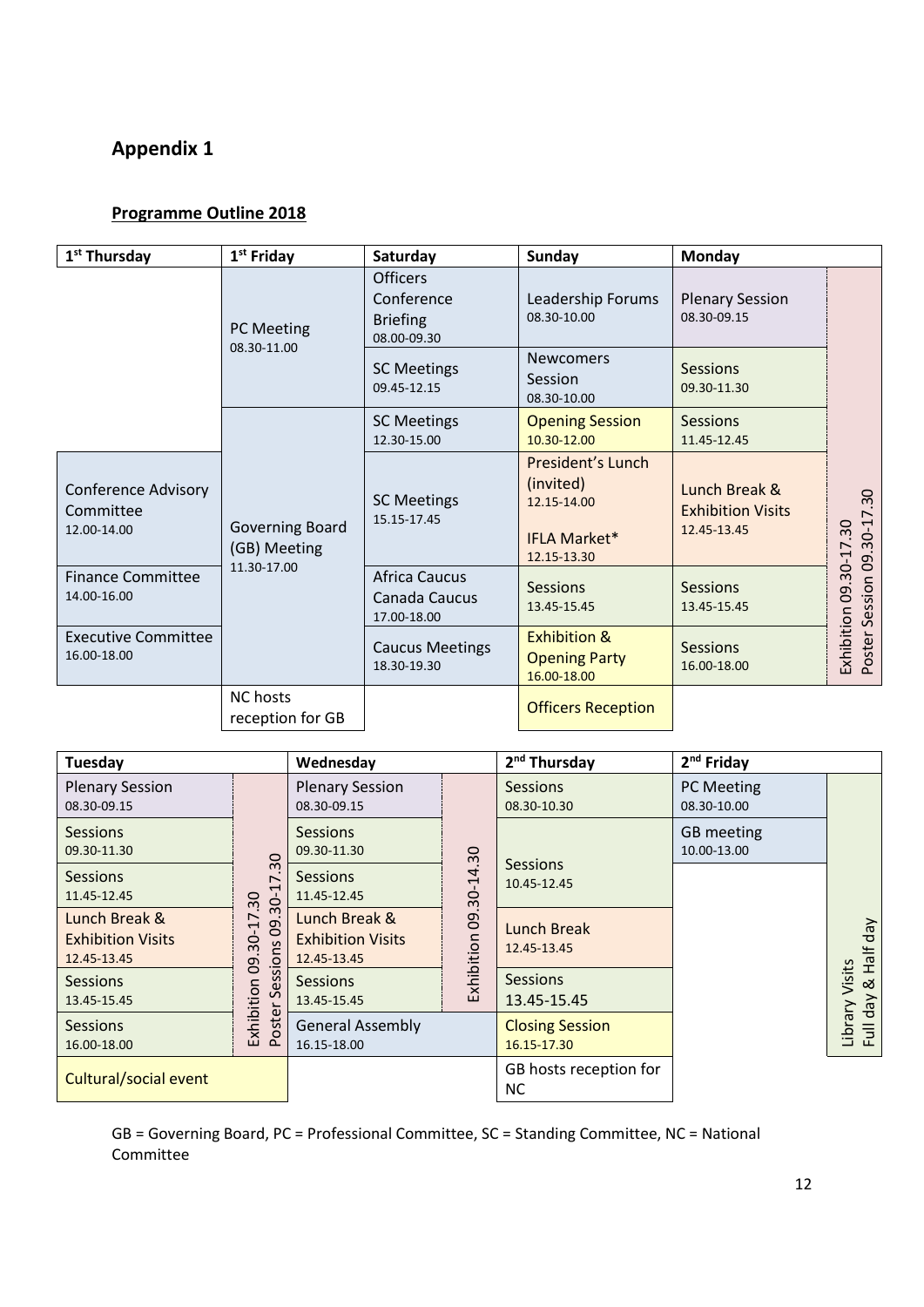## **Appendix 2 Regions**

#### **IFLA region – Latin America and the Caribbean**

Anguilla Antigua and Barbuda Argentina Aruba Bahamas Barbados Belize Bermuda Bolivia Brazil British Virgin Islands Cayman Islands Chile Colombia Costa Rica Cuba Dominica Dominican Republic Ecuador El Salvador Falkland Islands (Malvinas) French Guiana Grenada Guadeloupe Guatemala Guyana Honduras Jamaica **Martinique** Mexico Montserrat Netherlands Antilles Nicaragua Panama Paraguay Peru Puerto Rico Saint Kitts and Nevis Saint Lucia Saint Vincent and the Grenadines Suriname

Trinidad and Tobago Turks and Caicos Islands United States Virgin Islands Uruguay Venezuela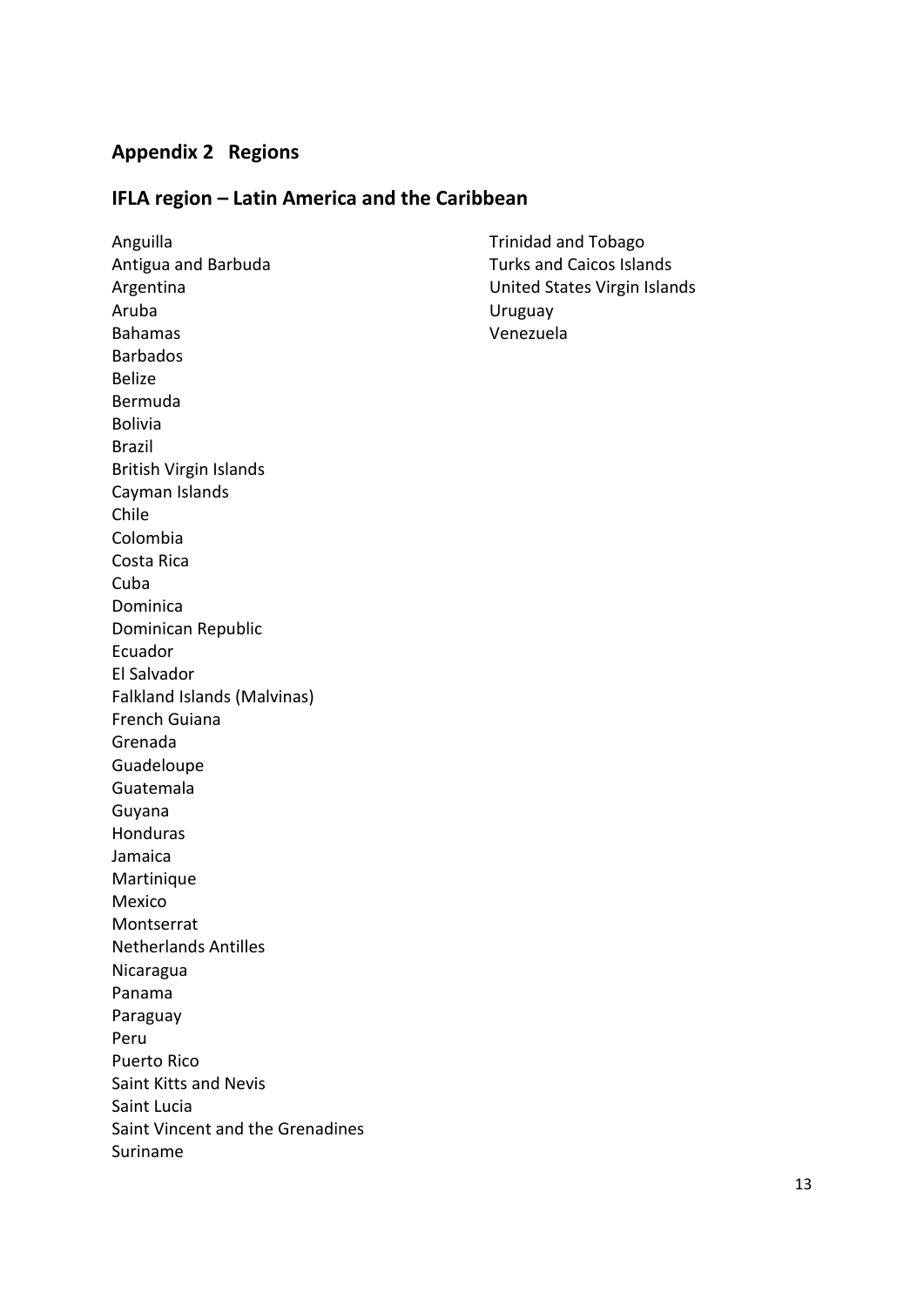## **IFLA region – Africa**

Algeria Angola Benin Botswana Burkina Faso Burundi Cameroon Cape Verde Central African Republic Chad Comoros Congo Congo, Democratic Republic of the Cote d'Ivoire Djibouti Egypt Equatorial Guinea Eritrea Ethiopia Gabon Gambia Ghana Guinea Guinea-Bissau Kenya Lesotho Liberia Libyan Arab Jamahiriya Madagascar Malawi Mali Mauritania Mauritius Mayotte Morocco Mozambique Namibia

Niger Nigeria Réunion Rwanda Saint Helena Sao Tome and Principe Senegal Seychelles Sierra Leone Somalia South Africa Sudan Swaziland Tanzania, United Republic of Togo Tunisia Uganda Western Sahara Zambia Zimbabwe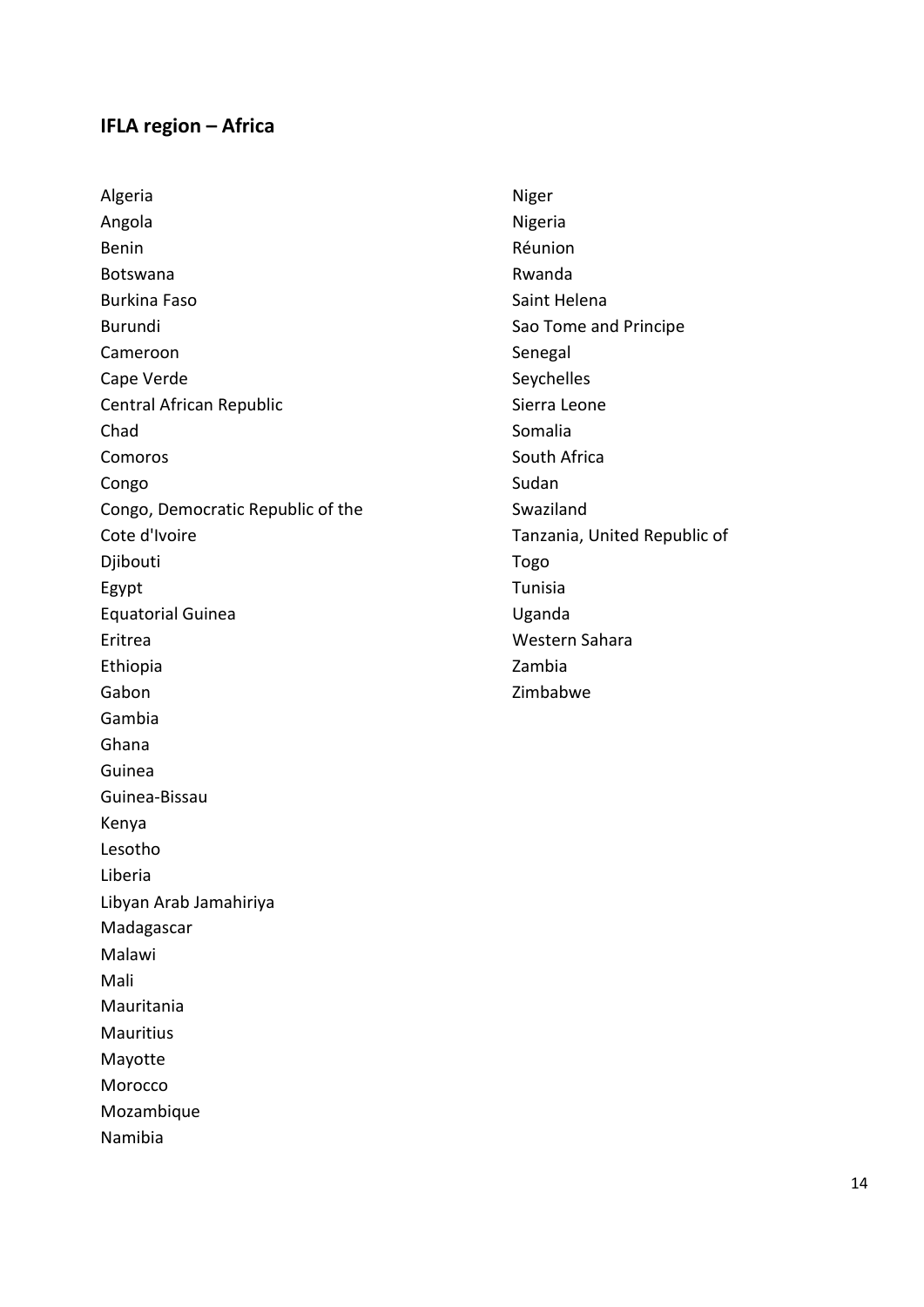## **IFLA region –Asia & Oceania:**

Afghanistan American Samoa Australia Bahrain Bangladesh Bhutan Brunei Darussalam Cambodia China, People's Republic of Cook Islands East Timor Fiji French Polynesia Guam Hong Kong (Special Adm. Reg. of China) India Indonesia Iran, Islamic Republic of Iraq Israel Japan Jordan Kazakhstan Kiribati Korea, Democratic People's Republic of Korea, Republic of Kuwait Kyrgyzstan Lao People's Dem. Republic Lebanon Macao (Special Adm. Reg. of China) Malaysia Maldives Marshall Islands Micronesia, Federated States of Mongolia

Myanmar Nauru Nepal New Caledonia New Zealand Niue Norfolk Island Northern Mariana Islands Oman Pakistan Palau Palestinian Territories Papua New Guinea Philippines Pitcairn Qatar Samoa Saudi Arabia Singapore Solomon Islands Sri Lanka Syrian Arab Republic Tajikistan Thailand Tokelau Tonga Turkmenistan Tuvalu United Arab Emirates Uzbekistan Vanuatu Vietnam Wallis and Futuna Yemen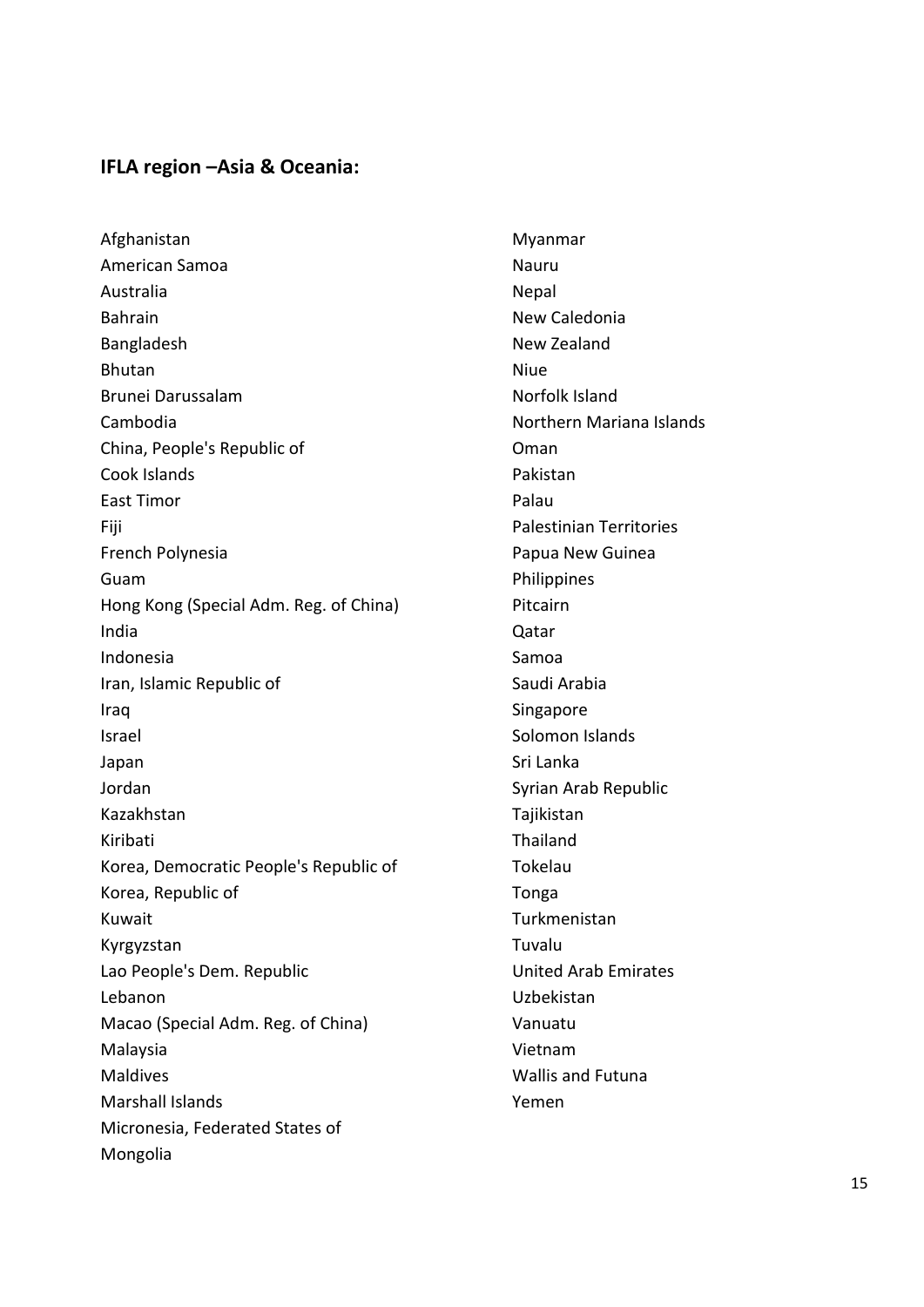#### **Forward WLIC cycle for IFLA regions**

*Currently in process* – Europe – Latin America and Caribbean – now expanded to Africa and Asia and Oceania – Europe

*New cycle commences*

- Asia and Oceania
- Europe
- Africa
- North America
- Open to all regions
- Latin America and Caribbean
- Europe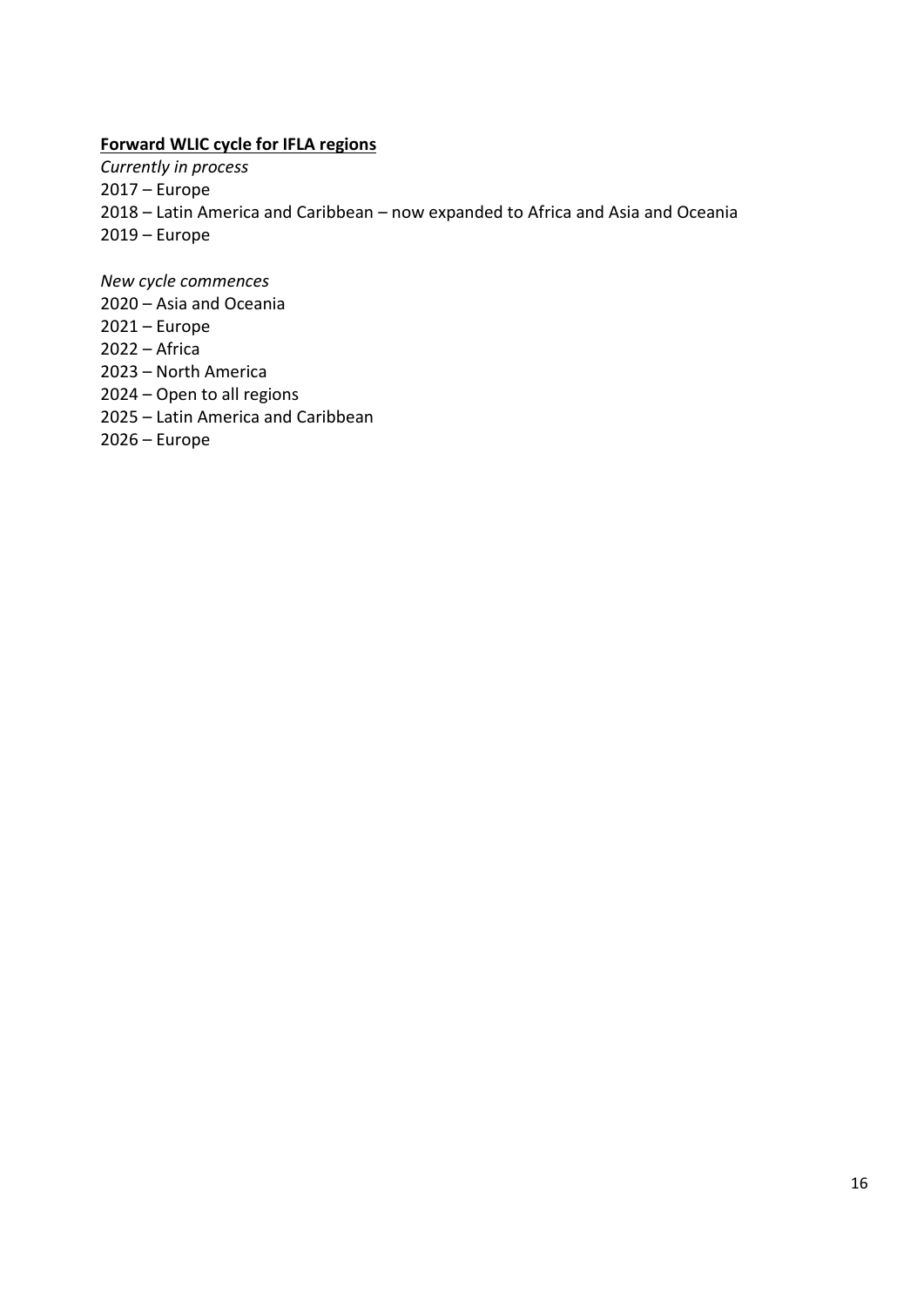## **Appendix 3**

## **Promotional information IFLA WLIC**

The IFLA World Library and Information Congress (WLIC) takes place during August each year in a city selected through a competitive process. The Congress normally attracts between 3000 – 4000 attendees from over 100 countries [Cape Town 2015: 109; Lyon 2014: 132; Singapore 2013: 122; Helsinki 2012: 114; San Juan 2011: 115; Gothenburg 2010: 121; Milan 2009: 119; Quebec 2008: 122]

The Congress programme runs over eight days, including three days of business meetings, a five-day conference programme, and a 3.5 day exhibition of around 1,000  $\text{m}^2$ . A National Committee of the local library and information services sector is the host organisation working with IFLA to hold the Congress.

## **IFLA investing in the region**

The Congress and host city is extensively promoted internationally and online, significantly raising awareness around the world of the city and region.

The Congress brings a large amount of income to the host city.

The Congress budget is around 2 million Euro. Much of this is spent on local services. In addition, many attendees take the opportunity to stay on for holidays. Based on IFLA's commissioned research some examples follow.

#### *IFLA 2015 World Library and Information Congress, Cape Town, South Africa*

- 50.8% of the respondents extended their visit to South Africa for purposes of tourism; 20.5% of the respondents extended their visit for more than 3 days. If extrapolated to all attendees of the conference from outside South Africa (estimated at 1617), it can be estimated that more than 3048 holiday days in South Africa are spent because of the IFLA conference there.
- 31 % of the respondents spent up to \$1000 during their visit to South Africa; 39.4 % of the respondents spent between \$1000 and \$2500; 22.8 % of the respondents spent between \$2500 and \$5000; 6.8 % of the respondents spent more than \$5,000. Extrapolated to all attendees from outside South Africa (estimated at 1617), this would mean that \$ 3.6 million was spent in South Africa due to the IFLA conference.

#### *IFLA 2014 World Library and Information Congress, Lyon, France*

- 47.3% of the respondents extended their visit to France for purposes of tourism; 17.2% of the respondents extended their visit for more than 3 days. If extrapolated to all attendees of the conference from outside France (estimated at 2573), it can be estimated that more than 4278 holiday days in France are spent because of the IFLA conference there.
- 40.7 % of the respondents spent up to USD1000 during their visit to France; 37.9 % of the respondents spent between USD1000 and USD2500; 16.4 % of the respondents spent between USD2500 and USD5000; 5 % of the respondents spent more than USD5,000. Extrapolated to all attendees from outside France (estimated at 2573), this would mean that USD 4.8 million was spent in France due to the IFLA conference.

#### *IFLA 2013 World Library and Information Congress, Singapore*

 37.5% of the respondents extended their visit to Singapore for purposes of tourism; 7.6% of the respondents extended their visit for more than 3 days. If extrapolated to all participants of the conference from outside Singapore, it can be estimated that more than 1900 holiday days in Singapore are spent because of the IFLA conference there.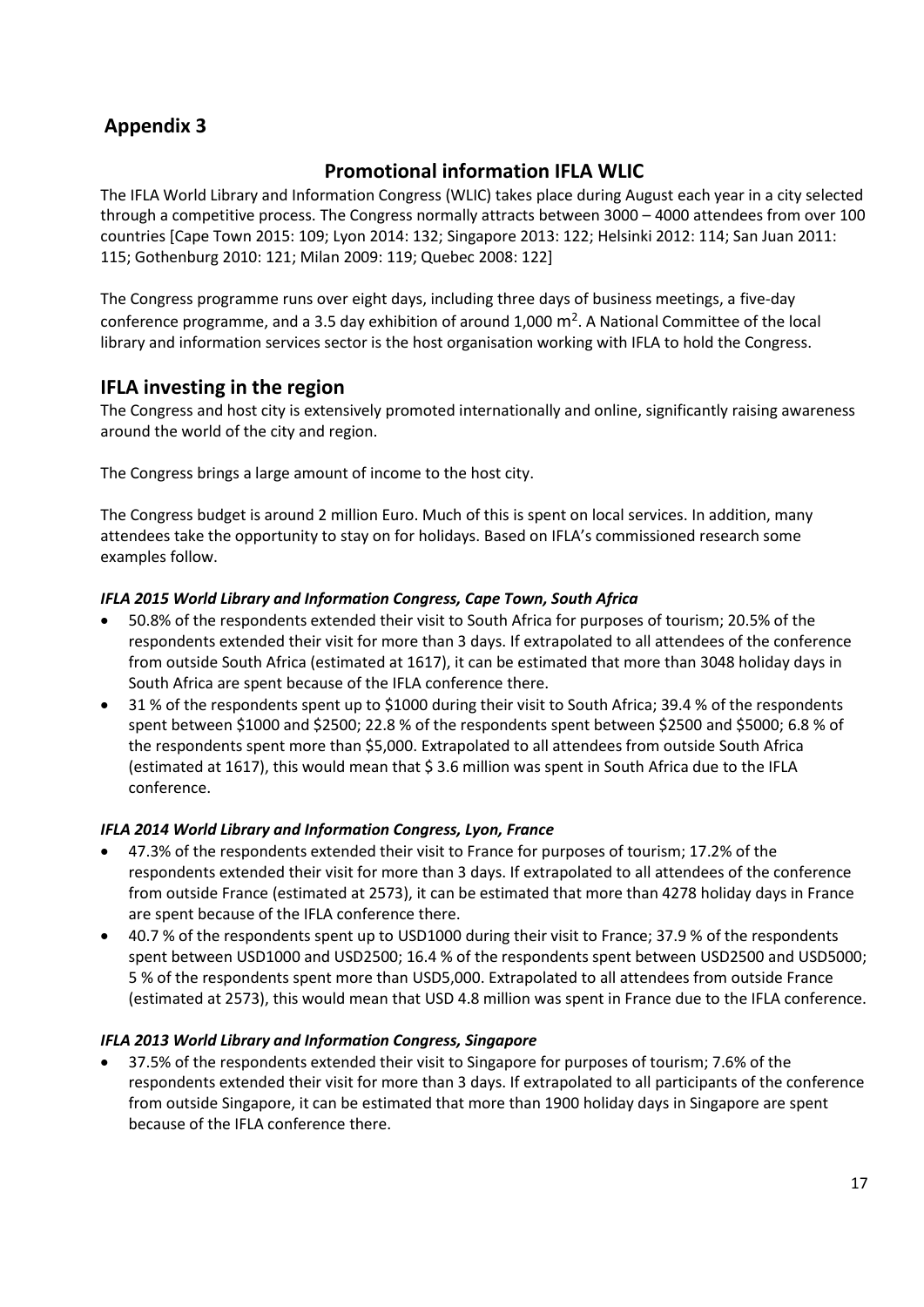- 35.4 % of the respondents spent up to USD1000 during their visit to Singapore; 41.2 % of the respondents spent between USD1000 and USD2500; 19.2% of the respondents spent between USD2500 and USD5000; 3.6 % of the respondents spent more than USD5,000. Extrapolated to all participants from outside Singapore, this would mean that USD 2.9 million was spent in Singapore due to the IFLA conference.
	- $\triangleright$  The International Federation of Library Associations and Institutions and the Singapore National Library Board have received the prestigious Singapore Tourism Board '[Singapore Experience Award](https://www.singaporeexperience.com/)  [2014](https://www.singaporeexperience.com/)', in the 'Experience Association Conference Organiser of the year' category for the IFLA WLIC 2013 in Singapore.

#### *IFLA 2012 World Library and Information Congress, Helsinki, Finland*

- 39.5% of the respondents extended their visit to Helsinki for purposes of tourism; 10.5% of the respondents extended their visit for more than 3 days. If extrapolated to all participants of the conference from outside Helsinki, it can be estimated that more than 3917 holiday days in Helsinki are spent because of the IFLA conference there.
- 43% of the respondents spent up to USD 1000 during their visit to Finland; 39 % of the respondents spent between USD 1000 and USD 2500; 3 % of the respondents spent more than USD 5,000. Extrapolated to all attendees from outside Finland, this would mean that more than USD 4.6 million was spent in Finland due to the IFLA Conference.
	- $\triangleright$  The World Library and Information Congress was, with 4,167 attendees, the largest congress held in the Helsinki Exhibition and Convention Centre in 2012

#### *IFLA 2011 World Library and Information Congress, San Juan, Puerto Rico*

- 36% of the respondents (39% of attendees) extended their visit to Puerto Rico for purposes of tourism; 7,5% of the respondents extended their visit for more than 3 days. This is estimated at more than 655 holiday days in Puerto Rico. If extrapolated to all attendees of the conference from outside Puerto Rico, this would mean more than 1635 holiday days in Puerto Rico as a result of the Congress.
- 37 % of the respondents spent up to USD 1000 during their visit to Puerto Rico; 45 % of the respondents spent between USD 1000 and USD 2500; 2.2 % of the respondents spent more than USD 5,000. Extrapolated to all attendees from outside Puerto Rico, this would mean that more than USD 2.5 million was spent in Puerto Rico.

#### *IFLA 2010 World Library and Information Congress, Gothenburg, Sweden*

- 28.1% of the respondents (41% of attendees) extended their visit to Sweden for purpose of tourism; 10% of the respondents extended their visit for more than 3 days. This is estimated at more than 643 holiday days in Sweden. If extrapolated to all attendees of the Congress from outside Sweden, this would mean more than 1750 holiday days in Sweden as a result of the Congress.
- 46 % of the respondents spent up to USD 1000 during their visit to Sweden; 38.9 % of the respondents spent between USD 1000 and USD 2500; 2 % of the respondents spent more than USD 5,000. Extrapolated to all attendees from outside Sweden, this would mean that more than USD 2.7 million was spent in Sweden.

#### *IFLA 2008 World Library and Information Congress, Quebec City, Canada*

 $\triangleright$  The Congress won the Quebec Chamber of Commerce award of "Fideide" for the Business Event of the Year 2008 and "Grand Prix du Tourisme Quebecois" award from the Quebec Tourism Bureau.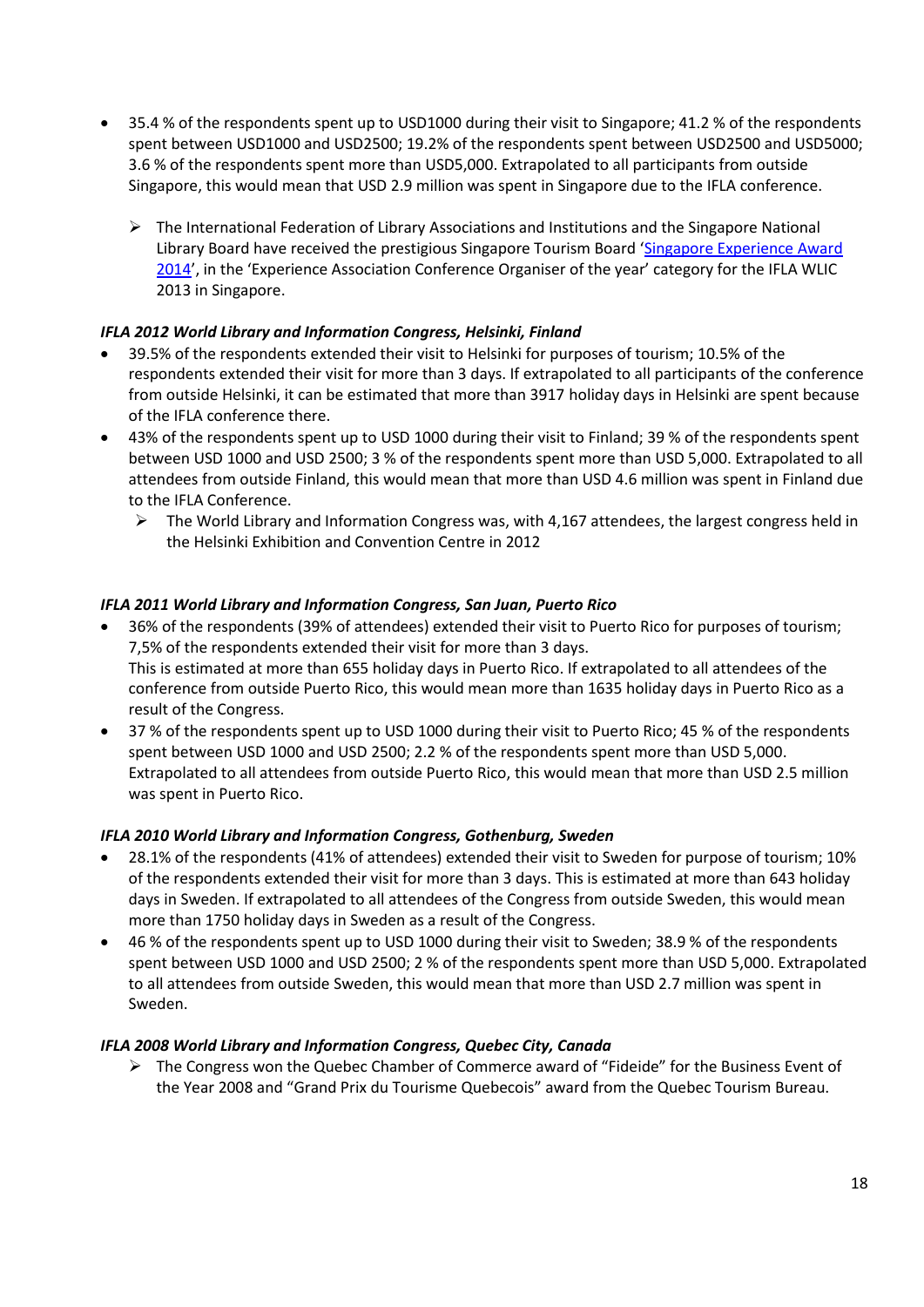$\triangleright$  Both recognised the IFLA World Library and Information Congress as the most important conference that was held in Quebec in 2008, generating CAD 8,800,000 (Approx. 5,556,000 Euro) in the Quebec region.

#### *IFLA 2002 World Library and Information Congress, Glasgow, Scotland*

 $\triangleright$  The SECC Glasgow reported that the impact of the IFLA Congress was substantial for the host city and region. It generated 28,200 delegate-days with an estimated economic benefit of 6.6 million GBP, the then equivalent of EUR10.5 million.

## **The region investing in IFLA**

In order to bring a congress to any city around the world IFLA asks that there is a level of local funding to ensure the success of the congress and to provide attendees with a memorable experience of the congress as well as the host city/region.

The level of support sought from the local host country is around 600,000 Euro. This could be achieved in various ways of collaboration with local supporters. It can be given as monetary support to cover the expenditure that the congress incurs locally, preferably for budgeted items.

In kind support can be given in various ways, such as:

- The hire costs for the Convention and Exhibition Centre
- The hire of the audio visual equipment during the congress at the Convention and Exhibition Centre
- The hire of the Simultaneous Interpretation Equipment during the congress
- The cost of the Social Cultural Event during the congress (Venue Rental, Entertainment, Transport Costs and Food & Beverage Costs)

Further support can be given by government bodies or industry supporters for conference attendance grants.

In principle all funds related to the congress are kept in one single congress budget. However, provisions can be made to allow local funds to stay and be spent locally.

IFLA has successfully achieved over 450,000 Euro in local business and government sponsorship for its congresses for many years.

#### **Congresses locations up to 10 years back, for reference**

2015 Cape Town, South Africa 2014 Lyon, France 2013 Singapore 2012 Helsinki, Finland 2011 San Juan, Puerto Rico 2010 Gothenburg, Sweden 2009 Milan, Italy 2008 Quebec City, Quebec, Canada 2007 Durban, South Africa 2006 Seoul, Korea

#### **Attendee profile**

- Around 3,500 attendees, including 3,000 delegates;
- The average age of delegates is mid 40s;
- Gender breakdown is approximately 68% female and 32% male;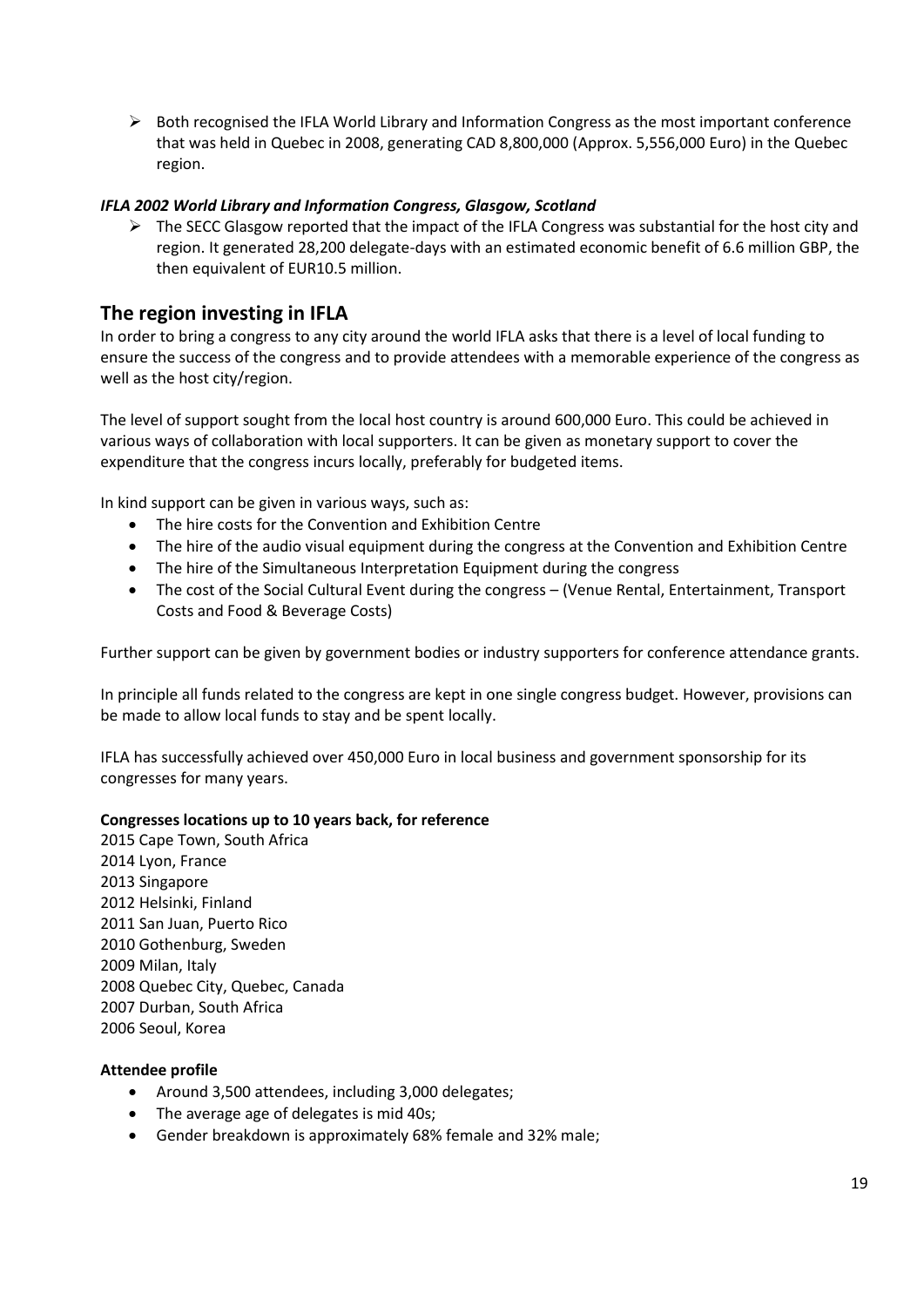- More than half the delegates have budgetary responsibilities within their organization, and an estimated combined buying power of around USD 2 billion;
- Wide international representation

#### **Opportunity for Local Libraries and their staff**

The World Library and Information Congress offers professional benefits in two ways. It is an opportunity for the host country to showcase the status of Libraries and Information Science in their country as well as to have their professionals experience international librarianship and international relations in a unique way.

During the IFLA WLIC congress there are usually around 250 volunteers who act as ambassadors for their libraries and the profession as a whole.

#### **Trade Exhibition**

The trade exhibition (approx. 1000 m<sup>2</sup>) that is held in conjunction with the World Library and Information Congress offers a chance for regional companies, governmental bodies and other organizations with products and services related to the library and information field to explore the international market.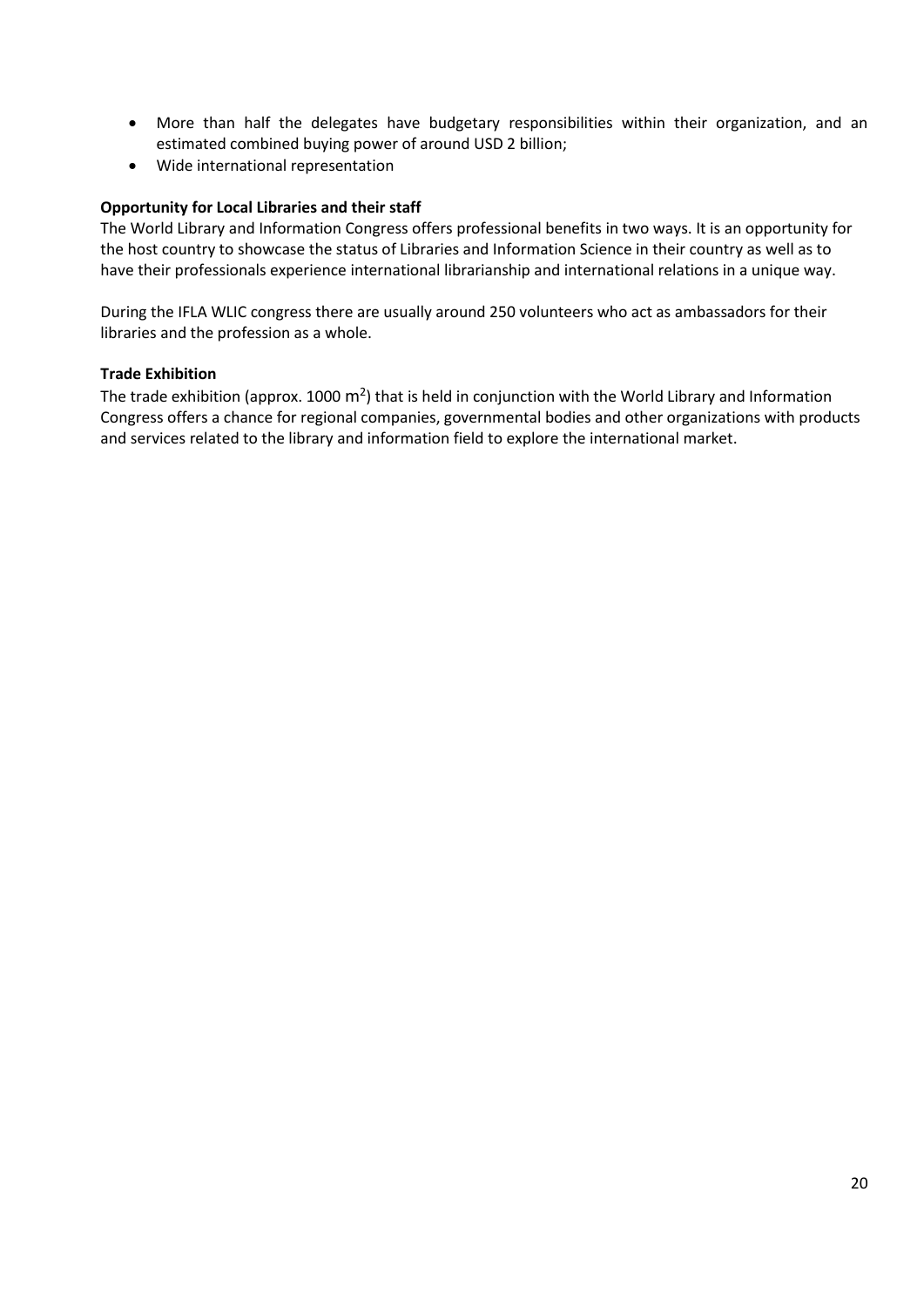## **Appendix 4**

Venue Requirements

IFLA World Library and Information Congress 2018

**Country:**

**City:**

**Venue:**

**Dates available (preferably 2nd or 3rd week of August):**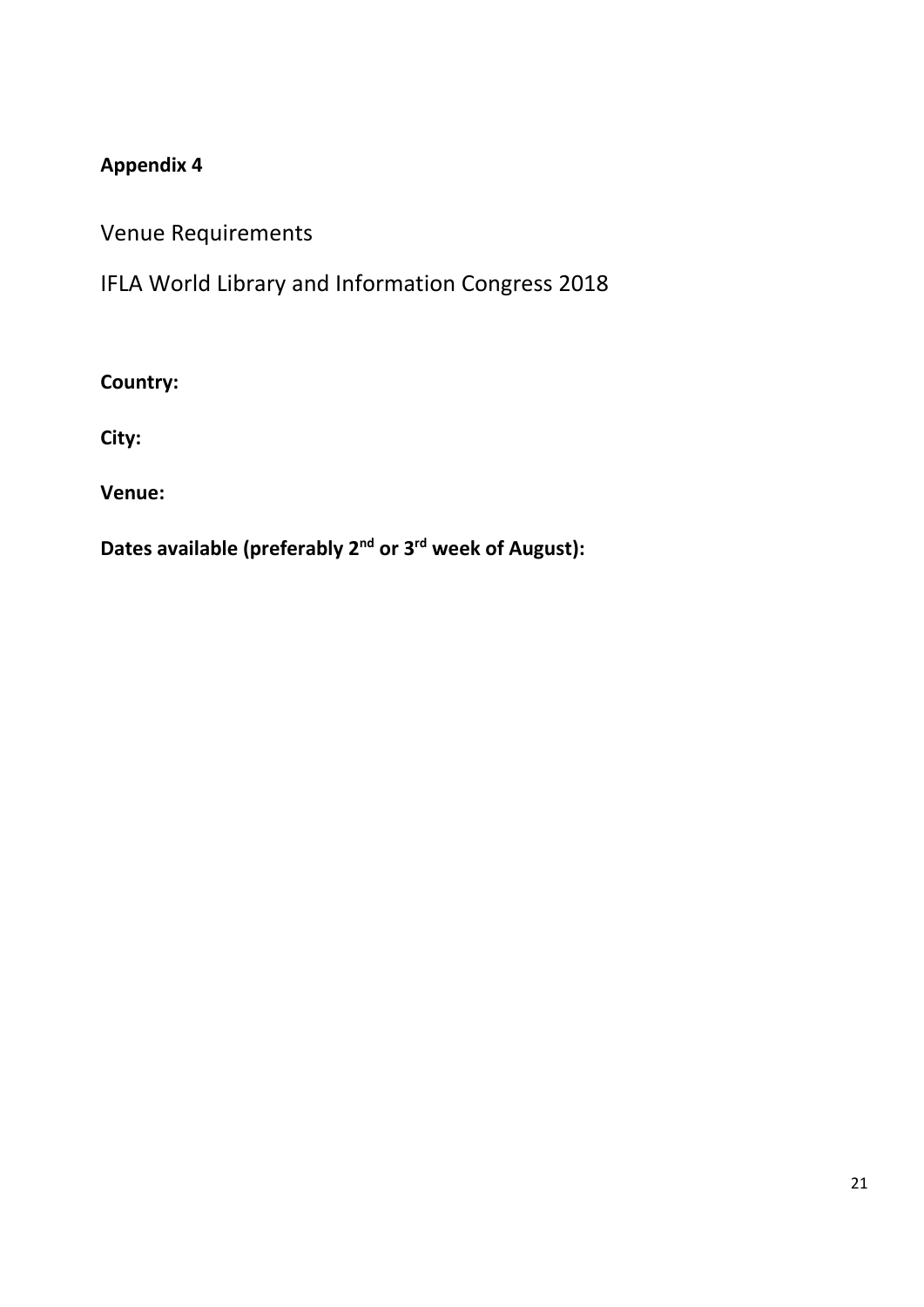Table of contents

- 1. Room requirements
- 2. Exhibition requirement
- 3. Registration area requirements
- 4. Catering
- 5. Additional requirements
- 6. Social event venues
- 7. Hotels
- 8. Transport
- 9. Convention and visitors bureau (cvb)
- 10. Tours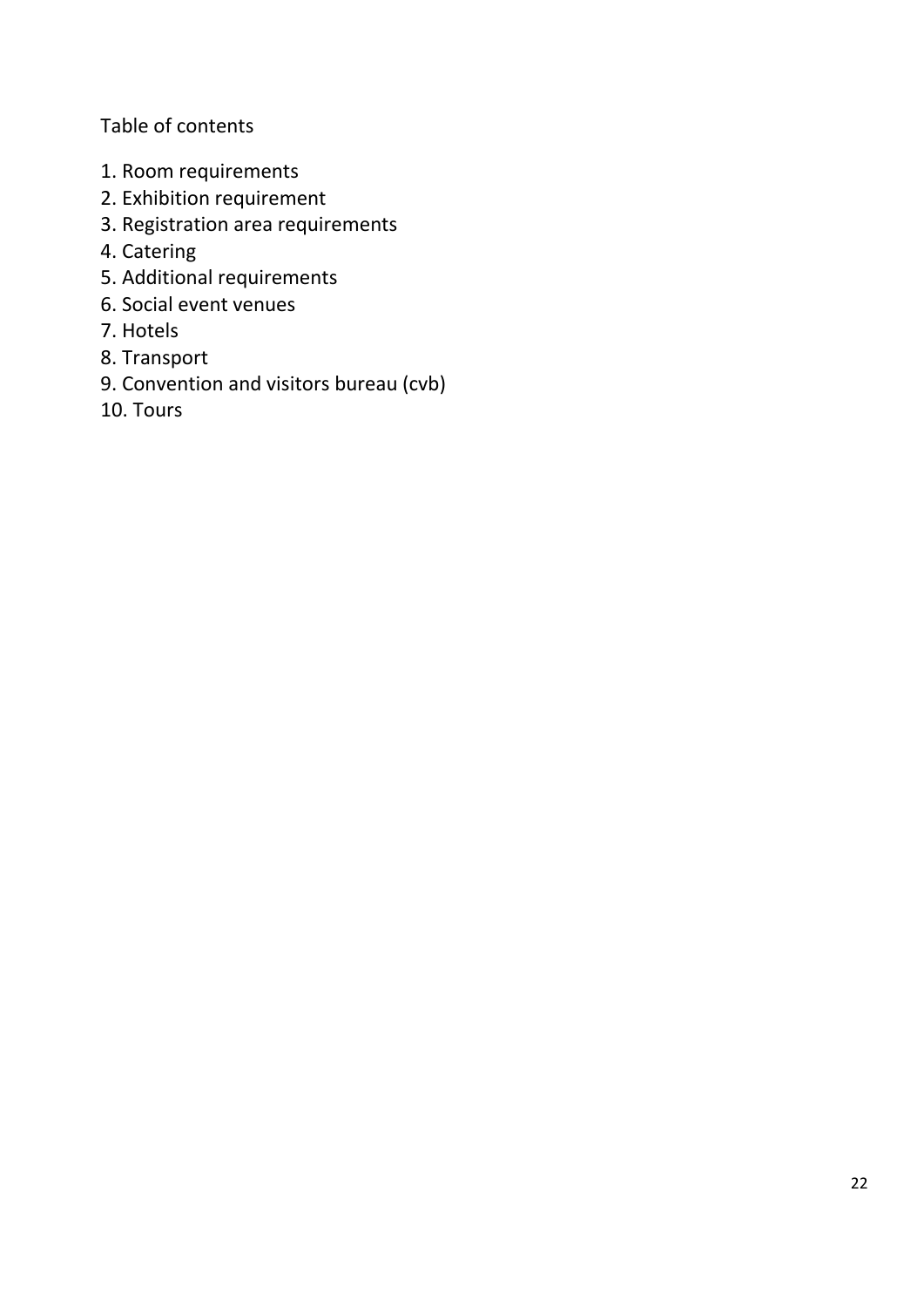## **1. Room Requirements**

*SI: Simultaneous Interpretation T = Theatre style U = U-Shape DIV: Division (committee) room*

*Please note: In all cases seating capacity shown should be able to be accommodated comfortably and should be calculated after leaving adequate podium space.*

| Insert suggested<br>room name/number | Capacity                                        | <b>SI</b> | Min.<br>size<br>in<br>m <sup>2</sup> | Thursday     | Friday                               | Saturday                               | Sunday                   | Monday             | Tuesday        | Wednesday      | Thursday            |
|--------------------------------------|-------------------------------------------------|-----------|--------------------------------------|--------------|--------------------------------------|----------------------------------------|--------------------------|--------------------|----------------|----------------|---------------------|
|                                      | Registration area                               |           |                                      | Set up       | Set up AM<br>Open PM                 | Open                                   | Open                     | Open               | Open           | Open           | Open                |
|                                      | Conference bags packing area                    |           |                                      | $\mathsf{X}$ |                                      |                                        |                          |                    |                |                |                     |
|                                      | 3,500 T or 2,000 T min.+<br>option for overflow | lsı.      |                                      |              |                                      | Build-up and<br>Rehearsals             | Opening<br>Session       |                    |                |                | Closing<br>Ceremony |
|                                      | Exhibition                                      |           |                                      |              |                                      | Build-up                               | Build-up &<br>Exhibition | Exhibition         | Exhibition     | Exhibition     |                     |
|                                      | 1,000 T (SI to be built in)                     | <b>SI</b> |                                      |              |                                      |                                        | Session 1                | Session 1          | Session 1      | Session 1      | Session 1           |
|                                      | 700 T (SI to be built in)                       | lsı       |                                      |              |                                      |                                        | Session 2                | Session 2          | Session 2      | Session 2      | Session 2           |
|                                      | 450T                                            |           |                                      |              |                                      |                                        | Session 3                | Session 3          | Session 3      | Session 3      | Session 3           |
|                                      | 350T                                            |           |                                      |              | See schedule below for scheduling on |                                        | Session 4                | Session 4          | Session 4      | Session 4      | Session 4           |
|                                      | 200 T                                           |           |                                      |              | Thursday, Friday and Saturday for    |                                        | Session 5                | Session 5          | Session 5      | Session 5      | Session 5           |
|                                      | 200 T                                           |           |                                      |              |                                      | Governing Board, PC, committee, SC and | Session 6                | Session 6          | Session 6      | Session 6      | Session 6           |
|                                      | 30 U (50 T for the C10)                         |           |                                      |              | <b>Caucus Meetings</b>               |                                        | Bus Mtg                  | Bus Mtg            | <b>Bus Mtg</b> | Bus Mtg        | <b>Bus Mtg</b>      |
|                                      | 30 U (50 for the C11)                           |           |                                      |              |                                      |                                        | Bus Mtg                  | Bus Mtg            | Bus Mtg        | <b>Bus Mtg</b> | <b>Bus Mtg</b>      |
|                                      | 30 U                                            |           |                                      |              |                                      |                                        | <b>Bus Mtg</b>           | Bus Mtg            | Bus Mtg        | <b>Bus Mtg</b> | <b>Bus Mtg</b>      |
|                                      | 30 U                                            |           |                                      |              |                                      |                                        | <b>Bus Mtg</b>           | <b>Bus Mtg</b>     | Bus Mtg        | <b>Bus Mtg</b> | <b>Bus Mtg</b>      |
|                                      | 30 U                                            |           |                                      |              |                                      |                                        | <b>Bus Mtg</b>           | <b>Bus Mtg</b>     | Bus Mtg        | <b>Bus Mtg</b> | <b>Bus Mtg</b>      |
|                                      | Volunteers room<br>10 Round tables              |           |                                      | X            | X                                    | X                                      | X                        | X                  | X              | X              | X                   |
|                                      | <b>Volunteers Training</b><br>300 T             |           |                                      | X            |                                      |                                        |                          |                    |                |                |                     |
|                                      | Sponsor Hospitality Suite                       |           | 60                                   |              |                                      |                                        | $\mathsf{X}$             | $\mathsf{X}$       | X              | X              |                     |
|                                      | President's Lunch*                              |           |                                      |              |                                      |                                        | $\pmb{\mathsf{X}}$       |                    |                |                |                     |
|                                      | Interpreters                                    |           | 75                                   |              |                                      | X                                      | $\mathsf{X}$             | $\pmb{\mathsf{X}}$ | X              | X              | X                   |
|                                      | <b>Press Office</b>                             |           | 50                                   |              |                                      | X                                      | $\mathsf{X}$             | X                  | X.             | X              | X                   |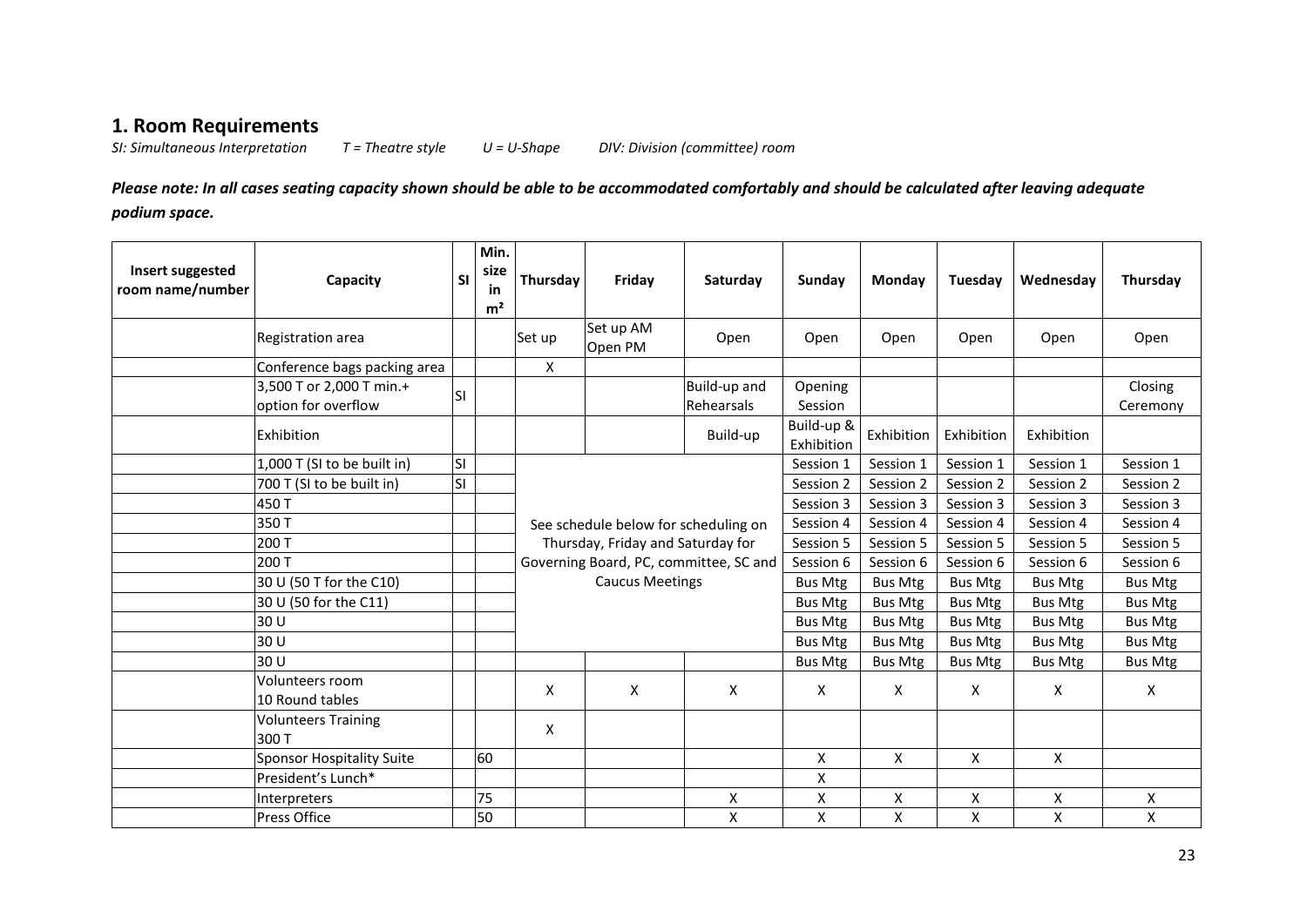| Insert suggested<br>room name/number | Capacity                      | <b>SI</b> | Min.<br>size<br>in<br>m <sup>2</sup> | Thursday | Friday | Saturday | Sunday | <b>Monday</b> | Tuesday | Wednesday | Thursday |
|--------------------------------------|-------------------------------|-----------|--------------------------------------|----------|--------|----------|--------|---------------|---------|-----------|----------|
|                                      | <b>Technical Preview</b>      |           | 50                                   |          |        | X        | X      | X             | X       | X         | X        |
|                                      | PCO                           |           | 40                                   | X        | X      | X        | X      | X             | X       | X         | X        |
|                                      | <b>NC</b>                     |           | 70                                   |          | X      | X        | X      | X             | X       | X         | X        |
|                                      | <b>IFLA Staff Office</b>      |           | 64                                   | Set-up   | X      | X        | X      | X             | X       | X         | X        |
|                                      | <b>HQ Secretariat</b>         |           | 75                                   | Set-up   | X      | X        | X      | X             | X       | X         | X        |
|                                      | <b>IFLA President</b>         |           | 40                                   | Set-up   | X      | X        | X      | X             | X       | X         | X        |
|                                      | <b>IFLA President-elect</b>   |           | 40                                   | Set-up   | X      | X        | X      | X             | X       | X         | X        |
|                                      | <b>IFLA Secretary General</b> |           | 40                                   | Set-up   | X      | X        | X      | X             | X       | X         | X        |
|                                      | <b>IFLA Social media</b>      |           | 40                                   | Set-up   | X      | X        | X      | X             | X       | X         | X        |
|                                      | IFLA Board Room**             |           | 70                                   | Set-up   | X      | X        | X      | X             | X       | X         | X        |
|                                      | <b>IFLA GB</b>                |           | 60                                   | Set-up   | X      | X        | X      | X             | X       | X         | X        |
|                                      | Prayer Room**                 |           |                                      |          | X      | Χ        | Χ      | X             | X       | Χ         | X        |
|                                      | Business Centre**             |           |                                      |          |        |          |        |               |         |           |          |

\*The IFLA President's Lunch needs seating for approximately 80 people in ballroom style from 12.00-14.00 for a plated lunch

\*\* If you do not have such an area or room, please suggest where we should place this

**It is preferred that all elements of the congress are held under one roof. Should this not be possible, please list the alternatives clearly.** 

## **Smaller meetings:**

| 1 <sup>st</sup> Thursday | <b>Activity</b>                | Capacity       | <b>Suggested Room</b> |
|--------------------------|--------------------------------|----------------|-----------------------|
|                          |                                |                |                       |
| 12.00-14.00              | Conference Advisory Committtee | 10 Round Table |                       |
| 14.00-16.00              | <b>IFinance Committee</b>      | 10 Round table |                       |
| $16.00 - 18.00$          | <b>Executive Committee</b>     | 10 Round Table |                       |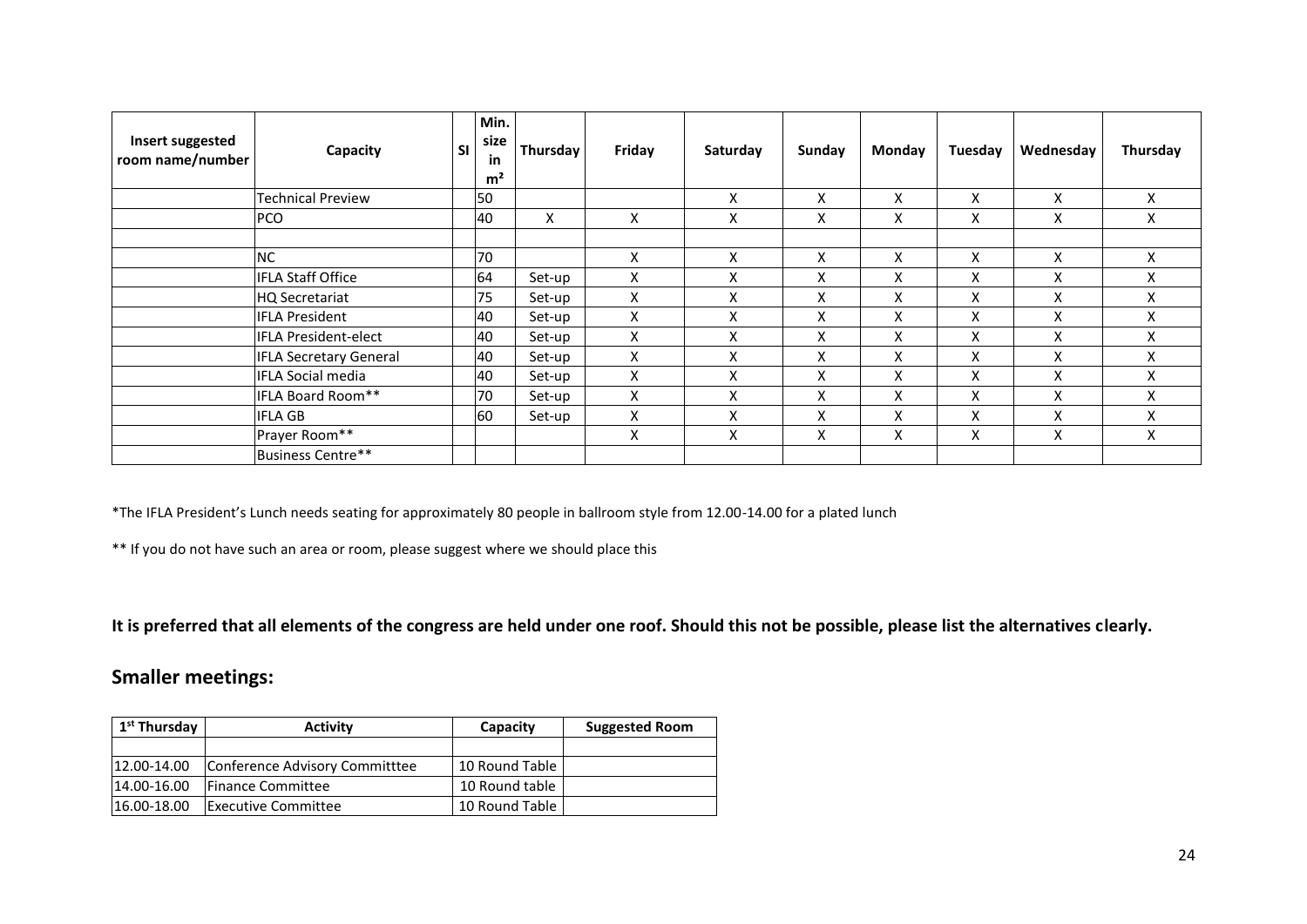| 1 <sup>st</sup> Friday | <b>Activity</b>   | Capacity       | <b>Suggested Room</b> |
|------------------------|-------------------|----------------|-----------------------|
|                        |                   |                |                       |
| $ 08.30 - 11.00 $      | <b>PC Meeting</b> | 30 Round Table |                       |
| $11.30 - 17.00$        | Governing Board   | 30 Round table |                       |

#### **Outline of rooms needed on Saturday, the day before the Opening session**

Rooms for Officers Training Session, Standing Committee (SC) and Caucus Meetings (C).

Rooms may be larger, but need to be set up as min capacity as shown

| Capacity    | 1 <sup>st</sup> Saturday<br>08.00-09.30 | <b>Suggested Room</b> |
|-------------|-----------------------------------------|-----------------------|
| 100 Theatre | Officers Brief                          |                       |

| <b>Capacity</b> | 1 <sup>st</sup> Saturday | <b>Suggested Room</b> |                | 1 <sup>st</sup> Saturday* | <b>Suggested Room</b> |
|-----------------|--------------------------|-----------------------|----------------|---------------------------|-----------------------|
|                 | 09.45-17.45              |                       | 18.45-19.45    |                           |                       |
| 30 U            | SC <sub>1</sub>          |                       | C <sub>1</sub> | 110T                      |                       |
| 30 U            | SC <sub>2</sub>          |                       |                |                           |                       |
| 30 U            | SC <sub>3</sub>          |                       | C <sub>2</sub> | 94 T                      |                       |
| 30 U            | SC <sub>4</sub>          |                       | C <sub>3</sub> | 44 T                      |                       |
| 30 U            | SC <sub>5</sub>          |                       | C4             | 400 T                     |                       |
| 30 U            | SC <sub>6</sub>          |                       | C <sub>5</sub> | 190 T                     |                       |
| 30 U            | SC <sub>7</sub>          |                       | C <sub>6</sub> | 190 T                     |                       |
| 30 U            | SC <sub>8</sub>          |                       | C7             | 120 T                     |                       |
| 30 U            | SC <sub>9</sub>          |                       |                |                           |                       |
| 30 U            | SC 10                    |                       | C8             | 250 T                     |                       |
| 30 U            | SC 11                    |                       | C <sub>9</sub> | 60 T                      |                       |
| 30 U            | SC 12                    |                       | C10            | 60 T                      |                       |
| 30 U            | SC 13                    |                       | C11            | 60 T                      |                       |
| 30 U            | SC 14                    |                       |                |                           |                       |
| 30 U            | SC 15                    |                       |                |                           |                       |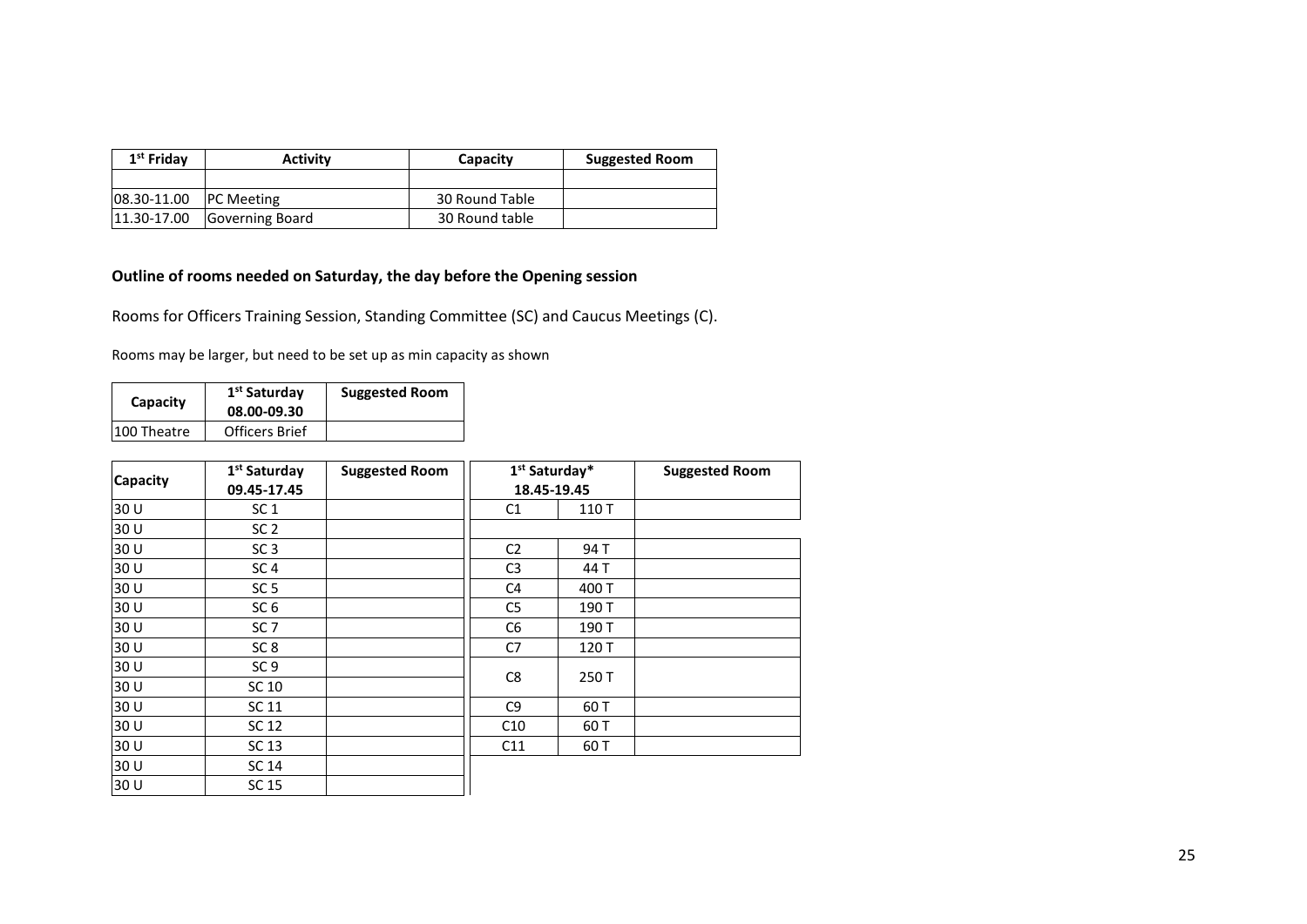\*2 Caucus meetings are held between 17.00 and 18.00. If possible the SC rooms are used for that.

#### **Schedule for Sunday Morning:**

| Sunday      | <b>Activity</b>   | Capacity                                                                   | <b>Suggested Room</b> |
|-------------|-------------------|----------------------------------------------------------------------------|-----------------------|
| 08.30-10.00 | LF 1              | 30-40 U                                                                    |                       |
| 08.30-10.00 | LF 2              | 30-40 U                                                                    |                       |
| 08.30-10.00 | LF <sub>3</sub>   | 30-40 U                                                                    |                       |
| 08.30-10.00 | LF 4              | 30-40 U                                                                    |                       |
| 08.30-10.00 | LF 5              | 30-40 U                                                                    |                       |
| 08.30-10.00 | Newcomers Session | Held in one of the main session halls,<br>with Simultaneous Interpretation |                       |

| $2nd$ Friday | <b>Activity</b>           | <b>Capacity</b> |  |
|--------------|---------------------------|-----------------|--|
|              |                           |                 |  |
| 09.00-13.00  | Governing Board (incl PC) | 35 Round Table  |  |

#### **Questions**

- 1. Please complete a room per function overview based on the specified room requirements as outlined on page 13 15. (please use the blank column to outline your room allocation against our schedule for an easy overview)
- 2. Please attach a copy of the Convention Centre Floor plan
- 3. Please give an overview of the Rental Fees.
- 4. Please specify what is included in the rental fee: (i.e. electricity, air-conditioning, hostesses, security)

\_\_\_\_\_\_\_\_\_\_\_\_\_\_\_\_\_\_\_\_\_\_\_\_\_\_\_\_\_\_\_\_\_\_\_\_\_\_\_\_\_\_\_\_\_\_\_\_\_\_\_\_\_\_\_\_\_\_\_\_\_\_\_\_\_\_\_\_\_\_\_\_\_\_\_\_\_\_\_\_\_\_\_\_

\_\_\_\_\_\_\_\_\_\_\_\_\_\_\_\_\_\_\_\_\_\_\_\_\_\_\_\_\_\_\_\_\_\_\_\_\_\_\_\_\_\_\_\_\_\_\_\_\_\_\_\_\_\_\_\_\_\_\_\_\_\_\_\_\_\_\_\_\_\_\_\_\_\_\_\_\_\_\_\_\_\_\_\_

\_\_\_\_\_\_\_\_\_\_\_\_\_\_\_\_\_\_\_\_\_\_\_\_\_\_\_\_\_\_\_\_\_\_\_\_\_\_\_\_\_\_\_\_\_\_\_\_\_\_\_\_\_\_\_\_\_\_\_\_\_\_\_\_\_\_\_\_\_\_\_\_\_\_\_\_\_\_\_\_\_\_\_\_

\_\_\_\_\_\_\_\_\_\_\_\_\_\_\_\_\_\_\_\_\_\_\_\_\_\_\_\_\_\_\_\_\_\_\_\_\_\_\_\_\_\_\_\_\_\_\_\_\_\_\_\_\_\_\_\_\_\_\_\_\_\_\_\_\_\_\_\_\_\_\_\_\_\_\_\_\_\_\_\_\_\_\_\_

**Please send us 3 copies of the full venue brochure with all rooms, spaces and the capacities.**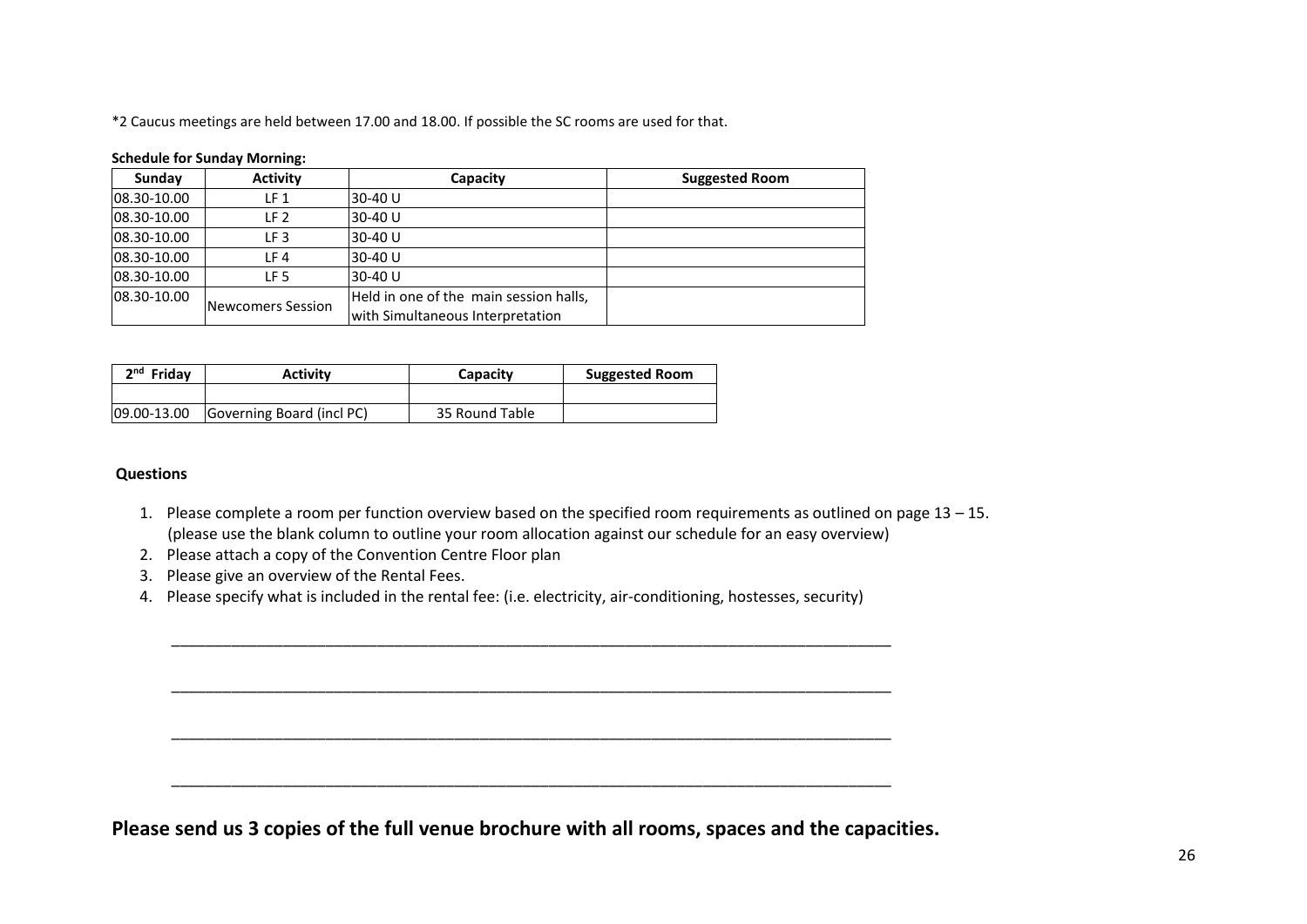# **2. Exhibition Requirements**

|                                                                                                                          | Minimum sq m<br>required                               | Maximum sq m<br>available               |            | Rental fee<br>(per sq m) |
|--------------------------------------------------------------------------------------------------------------------------|--------------------------------------------------------|-----------------------------------------|------------|--------------------------|
| 1. Exhibition                                                                                                            | 1,000 $m^2$ net<br>$(3,000 \text{ m}^2 \text{ Gross})$ |                                         |            | ________                 |
| 2. Poster                                                                                                                | $250 \text{ m}^2$ net                                  | <u> 1990 - Johann Barbara, martin a</u> |            |                          |
| Exhibition space column free                                                                                             |                                                        |                                         | Yes $\Box$ | No <sub>D</sub>          |
| Adjacent to session rooms                                                                                                |                                                        |                                         | Yes $\Box$ | No <sub>1</sub>          |
| Charge for set-up/ tear down day?                                                                                        |                                                        |                                         | Yes $\Box$ | No <b>□</b>              |
| Possibility to have reception on exhibition floor (3,000-3,500 attendees)<br>(If so, please enclose list of F&B prices). |                                                        |                                         | Yes $\Box$ | NoD                      |
| Internet connection available?                                                                                           |                                                        |                                         | Yes $\Box$ | NoD                      |
| Air-condition / electricity included during the congress                                                                 |                                                        |                                         | Yes $\Box$ | NoD                      |
| Air-condition / electricity included during move-in days                                                                 |                                                        |                                         | Yes $\Box$ | NoD                      |
|                                                                                                                          |                                                        |                                         |            |                          |
| Electricity / water connections already installed on move-in day:                                                        |                                                        |                                         | Yes $\Box$ | NoD                      |
| Storage space available: Storage space available:                                                                        |                                                        |                                         |            |                          |
| Please indicate the type of floor in the exhibition hall (carpet, concrete, tiles):                                      |                                                        |                                         |            |                          |

\_\_\_\_\_\_\_\_\_\_\_\_\_\_\_\_\_\_\_\_\_\_\_\_\_\_\_\_\_\_\_\_\_\_\_\_\_\_\_\_\_\_\_\_\_\_\_\_\_\_\_\_\_\_\_\_\_\_\_\_\_\_\_\_\_\_\_\_\_\_\_\_\_\_\_\_\_\_\_\_\_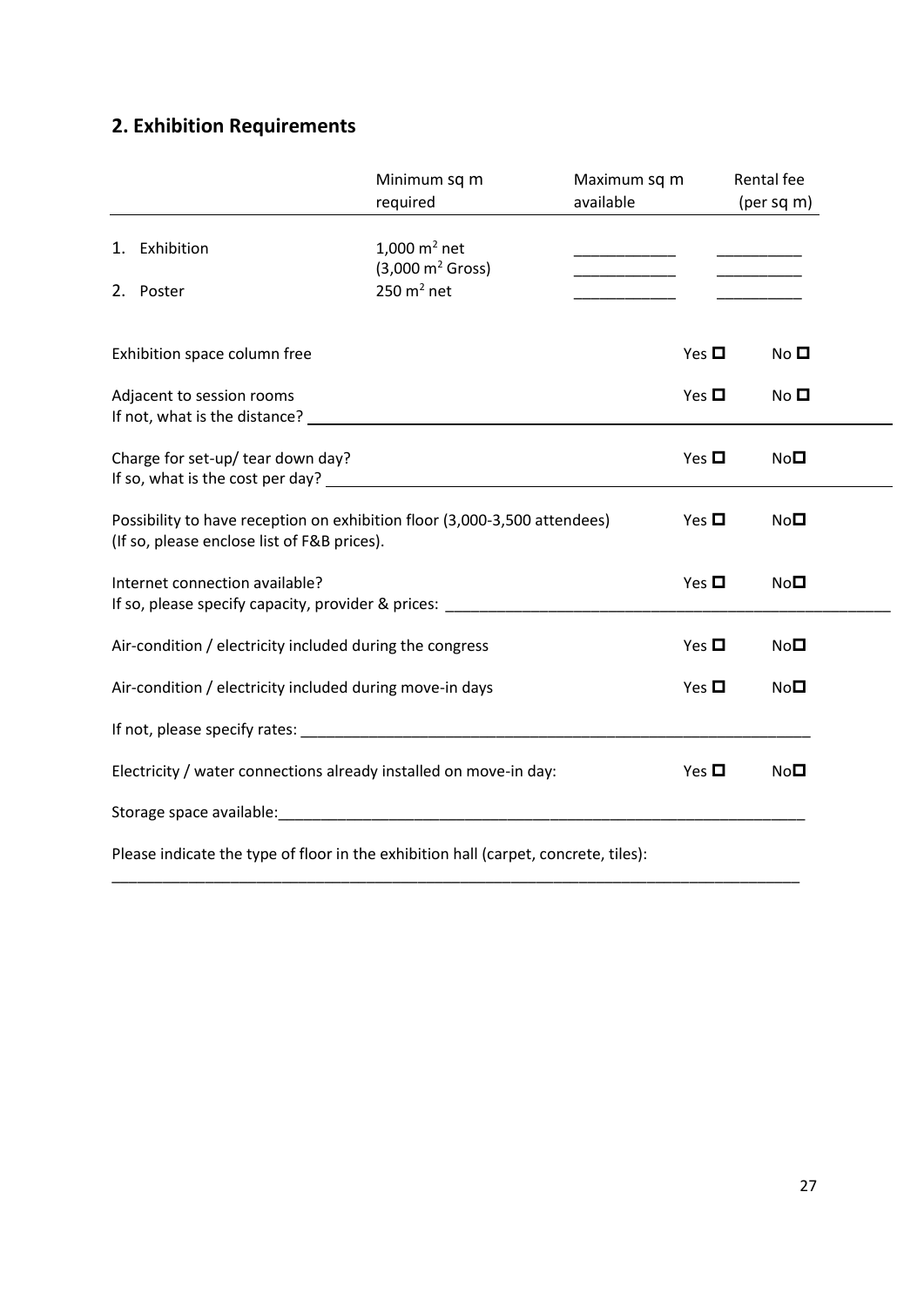

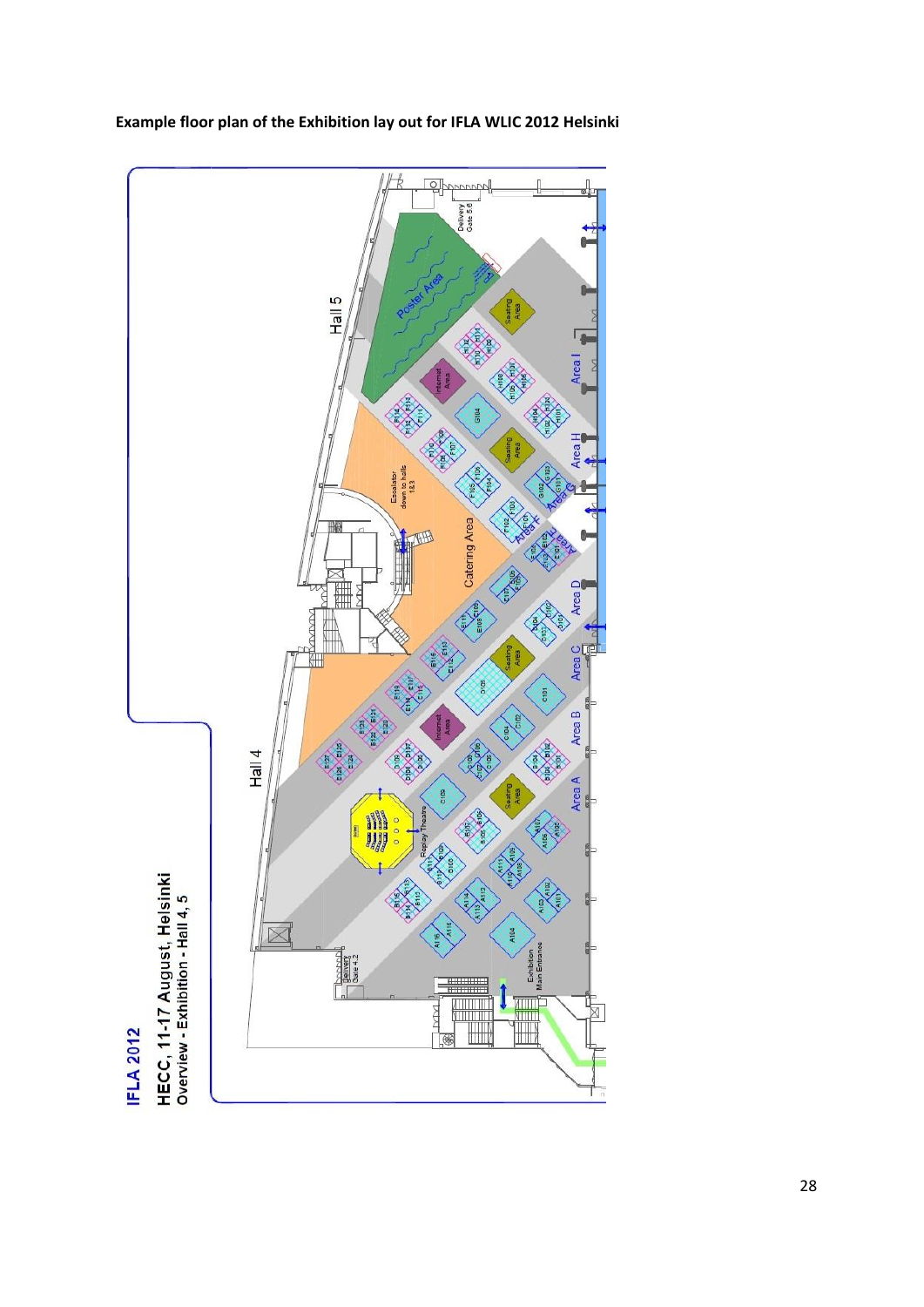# **3. Registration area requirements**

| <b>Registration -Desks</b><br>and areas | Min. $#$ of sq m/<br>min. # of desks<br>required | Min. $#$ of sq m/<br>min. # of desks<br>available | Rental fee<br>(per day/week) |
|-----------------------------------------|--------------------------------------------------|---------------------------------------------------|------------------------------|
| Message Centre                          | 2 desk                                           |                                                   |                              |
| Pre-paid desks                          | 1 desk                                           |                                                   |                              |
| Non-paid desks                          | 1 desk                                           |                                                   |                              |
| New registrations                       | 2 desk                                           |                                                   |                              |
| Exhibitors                              | 1 desk                                           |                                                   |                              |
| Hotel desk                              | 1 desk                                           |                                                   |                              |
| Library Tour Desk                       | 1 desk                                           |                                                   |                              |
| Social Tour desk                        | 1 desk                                           |                                                   |                              |
| <b>Information Desks</b>                | 2 desks                                          |                                                   |                              |
| Administration office                   | $30 \text{ m}^2$                                 |                                                   |                              |
| Stuffing kits and<br>congress bags      | $150 \text{ m}^2$                                |                                                   |                              |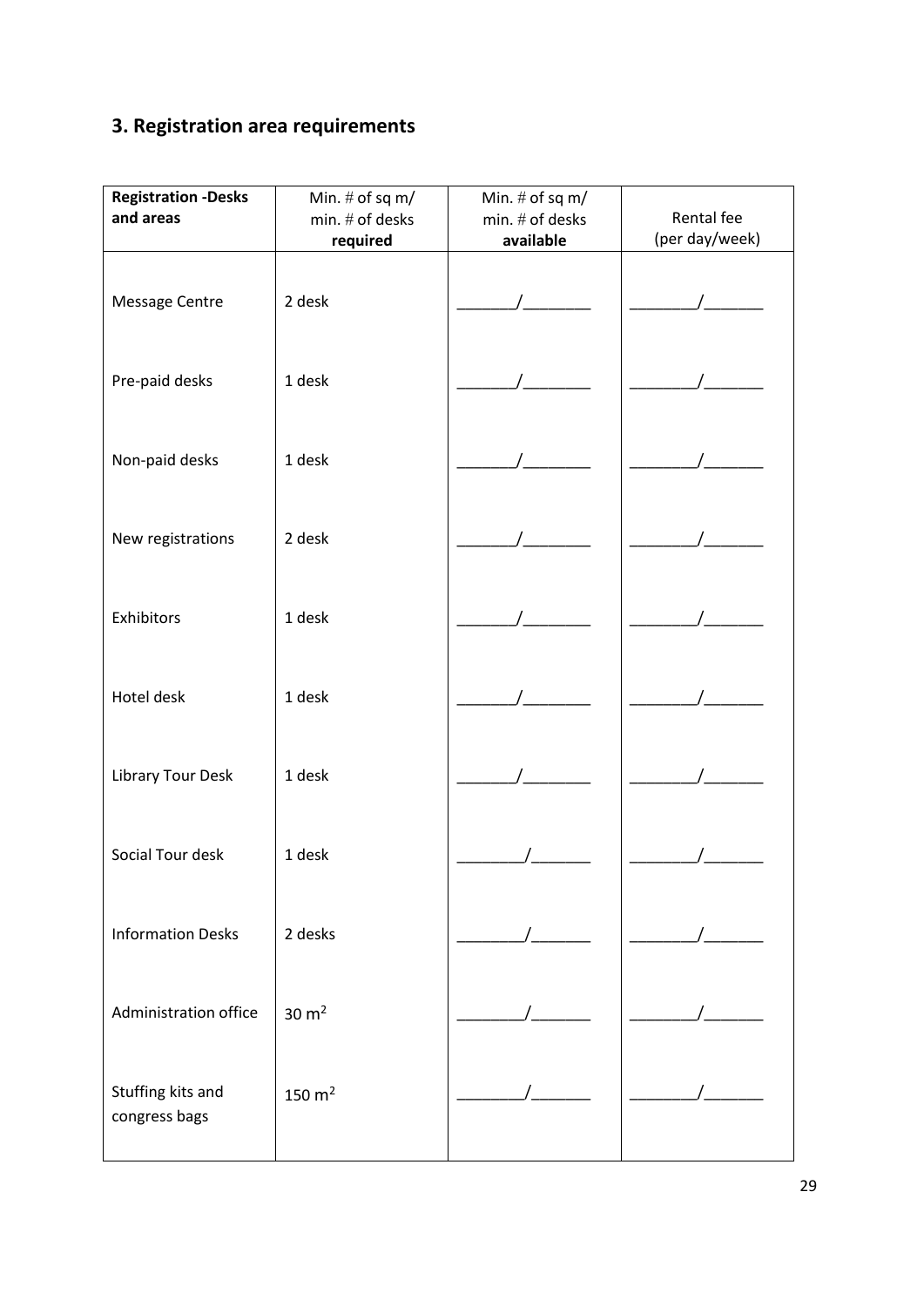## 3. **Catering**

IFLA does not provide catering to the attendees. We plan to have a cash catering area on the exhibition floor, but catering is also needed outside of the exhibition hours. Please outline the possible areas where you would set-up cash outlets (either existing ones or purpose built) with seating capacities for 1000 persons all together including approx. 300 seats in the exhibition.

(if possible, please outline these on the venue floorplan)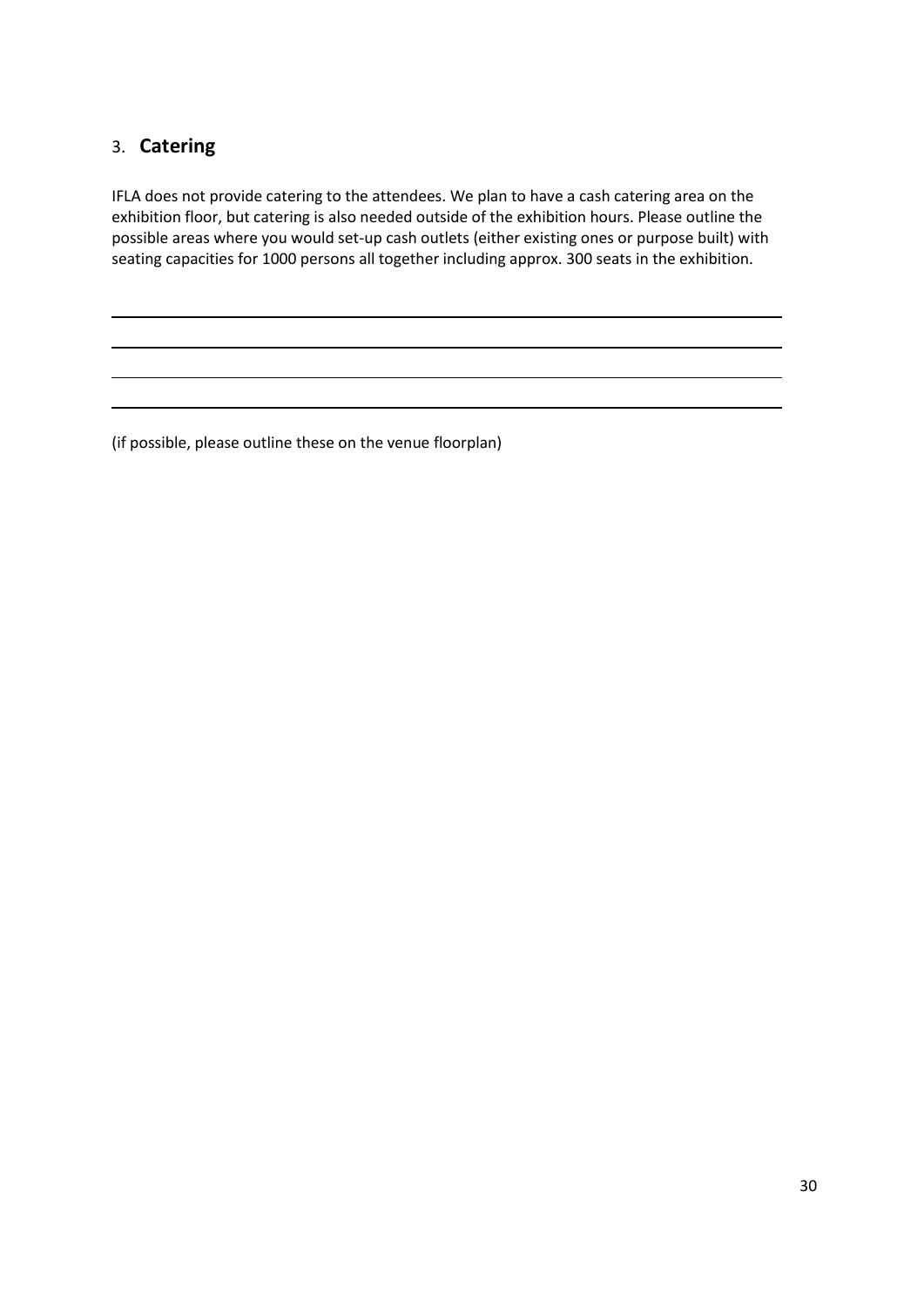## **5. Additional requirements**

#### **A. Simultaneous Translation**

Simultaneous translation is an important component of the IFLA World Library and Information Congress within the 3 main session halls, as indicated in the Room requirements. IFLA requires provision for 7 official languages -> 6 translation teams.

| Do the 3 main session halls have built-in SI booths            | Yes $\Box$ | No <sub>D</sub> |
|----------------------------------------------------------------|------------|-----------------|
| How many booths are there and how many channels are available? |            |                 |
| Are there additional costs for use of these booths?            | Yes $\Box$ | No <sub>D</sub> |
| If there is an additional cost, please advise how much:        |            |                 |

If session halls do not have purpose built SI booths please confirm, if allowing for the required seating capacities as indicated above, if there is sufficient space for these to be constructed within the session halls?

Also please provide estimated costs for construction and installation of booths and equipment \_\_\_\_\_\_\_\_\_\_\_\_\_\_\_\_\_\_\_\_\_\_\_\_\_\_\_\_\_\_\_\_\_\_\_\_\_\_\_\_\_\_\_\_\_\_\_\_\_\_\_\_\_\_\_\_\_\_\_\_\_\_\_\_\_\_\_\_\_\_\_\_\_\_\_\_\_\_

\_\_\_\_\_\_\_\_\_\_\_\_\_\_\_\_\_\_\_\_\_\_\_\_\_\_\_\_\_\_\_\_\_\_\_\_\_\_\_\_\_\_\_\_\_\_\_\_\_\_\_\_\_\_\_\_\_\_\_\_\_\_\_\_\_\_\_\_\_\_\_\_\_\_\_\_\_\_ \_\_\_\_\_\_\_\_\_\_\_\_\_\_\_\_\_\_\_\_\_\_\_\_\_\_\_\_\_\_\_\_\_\_\_\_\_\_\_\_\_\_\_\_\_\_\_\_\_\_\_\_\_\_\_\_\_\_\_\_\_\_\_\_\_\_\_\_\_\_\_\_\_\_\_\_\_\_

\_\_\_\_\_\_\_\_\_\_\_\_\_\_\_\_\_\_\_\_\_\_\_\_\_\_\_\_\_\_\_\_\_\_\_\_\_\_\_\_\_\_\_\_\_\_\_\_\_\_\_\_\_\_\_\_\_\_\_\_\_\_\_\_\_\_\_\_\_\_\_\_\_\_\_\_\_\_

\_\_\_\_\_\_\_\_\_\_\_\_\_\_\_\_\_\_\_\_\_\_\_\_\_\_\_\_\_\_\_\_\_\_\_\_\_\_\_\_\_\_\_\_\_\_\_\_\_\_\_\_\_\_\_\_\_\_\_\_\_\_\_\_\_\_\_\_\_\_\_\_\_\_\_\_\_\_ \_\_\_\_\_\_\_\_\_\_\_\_\_\_\_\_\_\_\_\_\_\_\_\_\_\_\_\_\_\_\_\_\_\_\_\_\_\_\_\_\_\_\_\_\_\_\_\_\_\_\_\_\_\_\_\_\_\_\_\_\_\_\_\_\_\_\_\_\_\_\_\_\_\_\_\_\_\_ \_\_\_\_\_\_\_\_\_\_\_\_\_\_\_\_\_\_\_\_\_\_\_\_\_\_\_\_\_\_\_\_\_\_\_\_\_\_\_\_\_\_\_\_\_\_\_\_\_\_\_\_\_\_\_\_\_\_\_\_\_\_\_\_\_\_\_\_\_\_\_\_\_\_\_\_\_\_ Please provide estimate costs for the rental of 400 headsets in each of the 3 main session rooms Sunday - Thursday. \_\_\_\_\_\_\_\_\_\_\_\_\_\_\_\_\_\_\_\_\_\_\_\_\_\_\_\_\_\_\_\_\_\_\_\_\_\_\_\_\_\_\_\_\_\_\_\_\_\_\_\_\_\_\_\_\_\_\_\_\_\_\_\_\_\_\_\_\_\_\_\_\_\_\_\_\_\_ \_\_\_\_\_\_\_\_\_\_\_\_\_\_\_\_\_\_\_\_\_\_\_\_\_\_\_\_\_\_\_\_\_\_\_\_\_\_\_\_\_\_\_\_\_\_\_\_\_\_\_\_\_\_\_\_\_\_\_\_\_\_\_\_\_\_\_\_\_\_\_\_\_\_\_\_\_\_

#### **B. Internet Access / Wi-Fi Facilities**

It's IFLA's policy to provide internet access and free Wi-Fi throughout the congress centre to all delegates.

| Does the Convention Centre have Wi-Fi access throughout the centre? | Yes $\Box$ | No <sub>D</sub> |
|---------------------------------------------------------------------|------------|-----------------|
| If only in part of the centre, please advise which areas:           |            |                 |
|                                                                     |            |                 |

Is the cost for Wi-Fi access to delegates included within the rental fees?  $\Box$  No  $\Box$ If no, please advise the costs to have Wi-Fi access in all rooms occupied by the Congress:

\_\_\_\_\_\_\_\_\_\_\_\_\_\_\_\_\_\_\_\_\_\_\_\_\_\_\_\_\_\_\_\_\_\_\_\_\_\_\_\_\_\_\_\_\_\_\_\_\_\_\_\_\_\_\_\_\_\_\_\_\_\_\_\_\_\_\_\_\_\_\_\_\_\_\_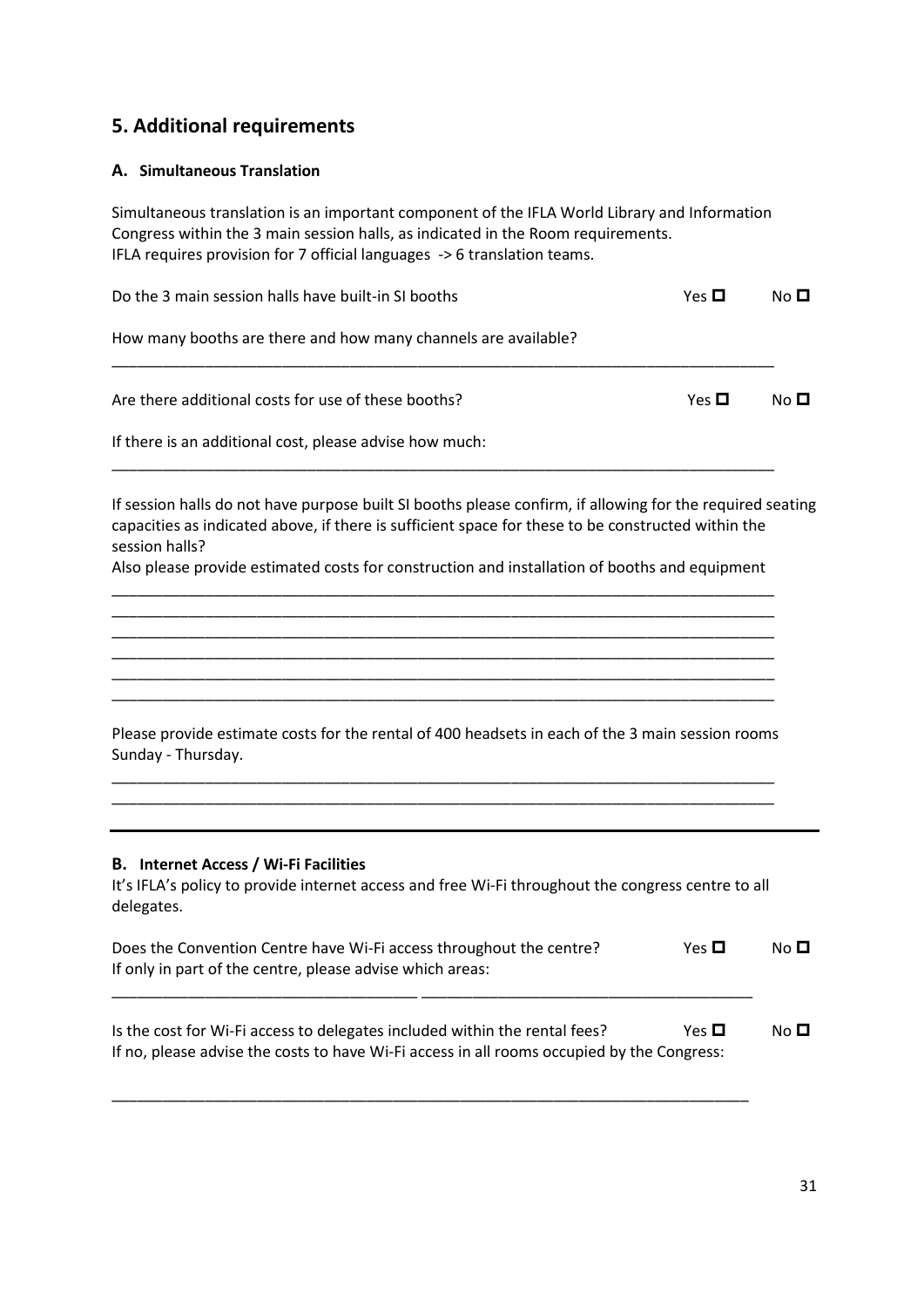### **C. Other**

| Are there any exclusive contracts with suppliers?<br>If so, for what services?                                                                                                                                                                                                                                                                                        | Yes $\Box$               | No $\square$                 |
|-----------------------------------------------------------------------------------------------------------------------------------------------------------------------------------------------------------------------------------------------------------------------------------------------------------------------------------------------------------------------|--------------------------|------------------------------|
| Please specify prices for: food & beverage, electrical, telephones, cleaning, guard service, services<br>staff, microphones, projectors, computers, flags, and other services available from the Convention<br>Centre.                                                                                                                                                |                          |                              |
| Are there contracts with a preferred caterer and or AV supplier?                                                                                                                                                                                                                                                                                                      | Yes $\Box$               | No <sub>1</sub>              |
| If yes, please indicate which company:                                                                                                                                                                                                                                                                                                                                |                          |                              |
| What is the room set-up that is included in the rental price in terms of:                                                                                                                                                                                                                                                                                             |                          |                              |
| Furniture (chairs, head table, lectern, stage etc.)<br>If so, please specify: $\frac{1}{2}$ $\frac{1}{2}$ $\frac{1}{2}$ $\frac{1}{2}$ $\frac{1}{2}$ $\frac{1}{2}$ $\frac{1}{2}$ $\frac{1}{2}$ $\frac{1}{2}$ $\frac{1}{2}$ $\frac{1}{2}$ $\frac{1}{2}$ $\frac{1}{2}$ $\frac{1}{2}$ $\frac{1}{2}$ $\frac{1}{2}$ $\frac{1}{2}$ $\frac{1}{2}$ $\frac{1}{2}$ $\frac{1}{2}$ | Yes $\Box$               | No $\Box$                    |
| Basic A/V (screen, beamer, microphone etc.)                                                                                                                                                                                                                                                                                                                           | Yes $\Box$               | No $\Box$                    |
| <b>Table linens</b>                                                                                                                                                                                                                                                                                                                                                   | Yes $\Box$               | No <sub>1</sub>              |
| Water in the room for participants                                                                                                                                                                                                                                                                                                                                    | Yes $\Box$               | No <sub>D</sub>              |
| Water for speakers                                                                                                                                                                                                                                                                                                                                                    | Yes $\Box$               | No $\Box$                    |
| Pads, mints                                                                                                                                                                                                                                                                                                                                                           | Yes $\Box$               | No $\Box$                    |
| Overnight cleaning of session rooms                                                                                                                                                                                                                                                                                                                                   | Yes $\Box$               | No $\Box$                    |
| House lightning and air condition during the event                                                                                                                                                                                                                                                                                                                    | Yes $\Box$               | No <sub>1</sub>              |
| Are there additional costs for reset of rooms:<br>Overnight changes costs:<br>Daytime changes costs:                                                                                                                                                                                                                                                                  | Yes $\Box$               | No $\Box$                    |
| Please see page 15 of the room requirements overview, many daytime changes are needed on the<br>Saturday, please specify the cost for this, if any:                                                                                                                                                                                                                   |                          |                              |
| Does the Convention Centre have:                                                                                                                                                                                                                                                                                                                                      |                          |                              |
| an ATM                                                                                                                                                                                                                                                                                                                                                                | Yes $\Box$               | No $\Box$                    |
| a Business Centre<br>a Bank                                                                                                                                                                                                                                                                                                                                           | Yes $\Box$<br>Yes $\Box$ | No $\square$<br>No $\square$ |
| <b>First Aid Facilities</b>                                                                                                                                                                                                                                                                                                                                           | Yes $\Box$               | No $\square$                 |
| <b>Access for the Disabled</b>                                                                                                                                                                                                                                                                                                                                        | Yes $\Box$               | No $\square$                 |
| What areas of the Convention Centre are carpeted?                                                                                                                                                                                                                                                                                                                     |                          |                              |
| Is electronic signage available?                                                                                                                                                                                                                                                                                                                                      | Yes $\Box$               | No $\Box$<br>32              |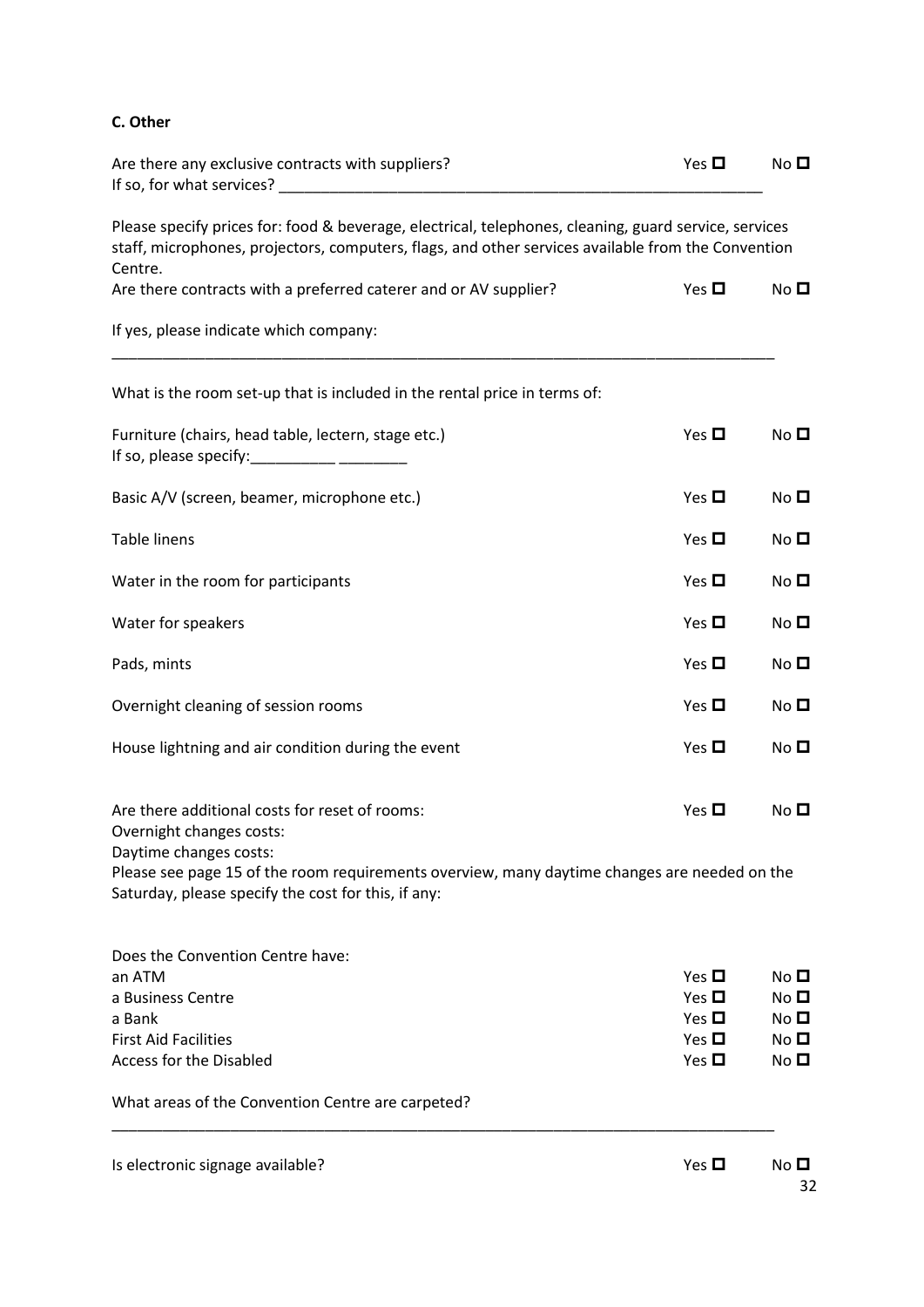| Are there wide-screens available to be used for announcements etc.?                                                                                              | Yes $\Box$               | No $\square$                    |
|------------------------------------------------------------------------------------------------------------------------------------------------------------------|--------------------------|---------------------------------|
| Is the venue able to facilitate live broadcasting<br>- for TV?<br>- For Internet?                                                                                | Yes $\Box$<br>Yes $\Box$ | No $\square$<br>No $\square$    |
| Rates:                                                                                                                                                           |                          |                                 |
| Are the rates negotiable?<br>Is a discount being offered?<br>If so, how much? $\qquad \qquad$<br>If no, when is the earliest date rental rates can be confirmed? | Yes $\Box$<br>Yes $\Box$ | No <sub>1</sub><br>No $\square$ |
| Is it possible to confirm rental rates for 2018?                                                                                                                 | Yes $\Box$               | No $\Box$                       |
| What is your expected rate of price increase per year? _________________________                                                                                 |                          |                                 |
| In which currency will you charge your rental fees and services?<br>                                                                                             |                          |                                 |
| Do the rates include tax?<br>What is the tax on the meeting / exhibition space? _____________________________                                                    | Yes $\Box$               | No $\square$                    |
| Please attach a sample contract.                                                                                                                                 |                          |                                 |
| <b>Security</b>                                                                                                                                                  |                          |                                 |
| Do you have a Security Plan<br>If so, please provide us with a copy.                                                                                             | Yes $\Box$               | No $\square$                    |
| Do you have an emergency plan?<br>If so, please provide us with a copy.                                                                                          | Yes $\Box$               | No $\square$                    |
| What is the role of the organizers/PCO in case of an emergency?                                                                                                  |                          |                                 |
| Is a Risk Assessment carried out?<br>Yes $\Box$<br>No $\square$                                                                                                  |                          |                                 |
| Are security staff or venue marshals included within the rental rates?                                                                                           | Yes $\Box$               | No $\square$                    |
| Will the fire department check the exhibition prior to opening?                                                                                                  | Yes $\Box$               | No $\square$                    |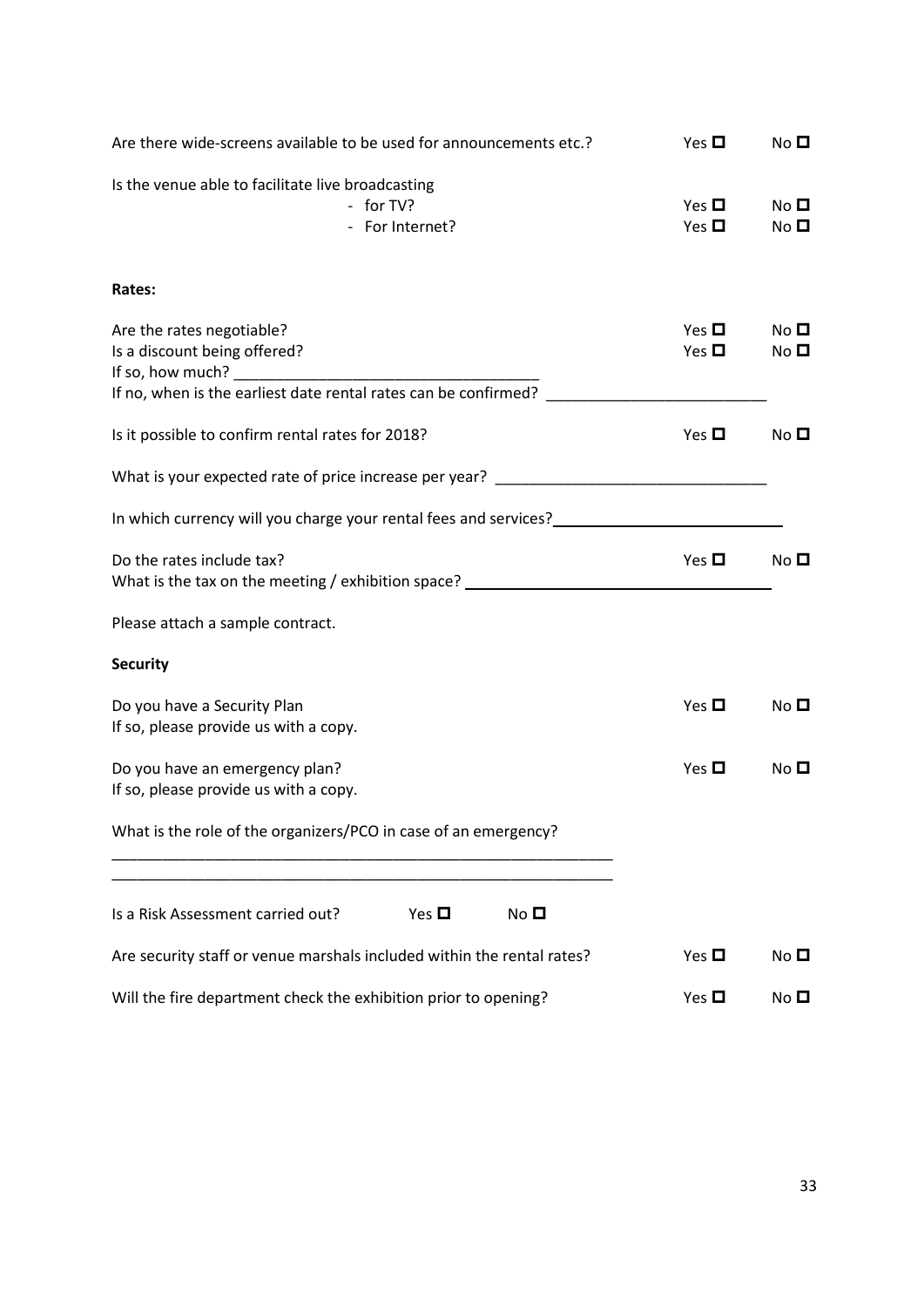## **6. Social event venues**

Please provide a list of venues available  $(2 - 3$  alternatives per event) in the city for the following social events. Preferred venues are non-commercial, cultural venues such as museums, town halls and libraries. For convention bureau's: please liaise with the National Library Association on this point, they often have experience in attending these events and may be able to suggest locations within some of their institutions.

#### **Officer's reception/dinner (approximately 250 attendees) 2 hours**

Area for a reception followed by a buffet dinner [mix of official seated table, stand up eating tables] Caterer exclusive? Buffet dinner price list Beverage price list Rental fee Atmosphere/impression

#### **Cultural evening (approximately 3,000 – 4,000 attendees) 2 hours**

Reception with scattered seating possibilities for 300 persons Caterer exclusive? Finger food dinner price list Beverage price list Rental fee Atmosphere/impression

#### **Hospitality/sponsor events (events of approximately 300 – 500 attendees) 3 – 4 hours**

\_\_\_\_\_\_\_\_\_\_\_\_\_\_\_\_\_\_\_\_\_\_\_\_\_\_\_\_\_\_\_\_\_\_\_\_\_\_\_\_\_\_\_\_\_\_\_\_\_\_\_\_\_\_\_\_\_\_\_\_\_\_\_\_\_\_\_\_\_\_\_\_\_\_\_\_\_\_

Area for a reception followed by a sit-down buffet dinner Caterer exclusive? Finger food dinner price list Beverage price list Rental fee Atmosphere/impression

Please indicate tax and service charges that apply for catering:

Please send pictures of the proposed venues.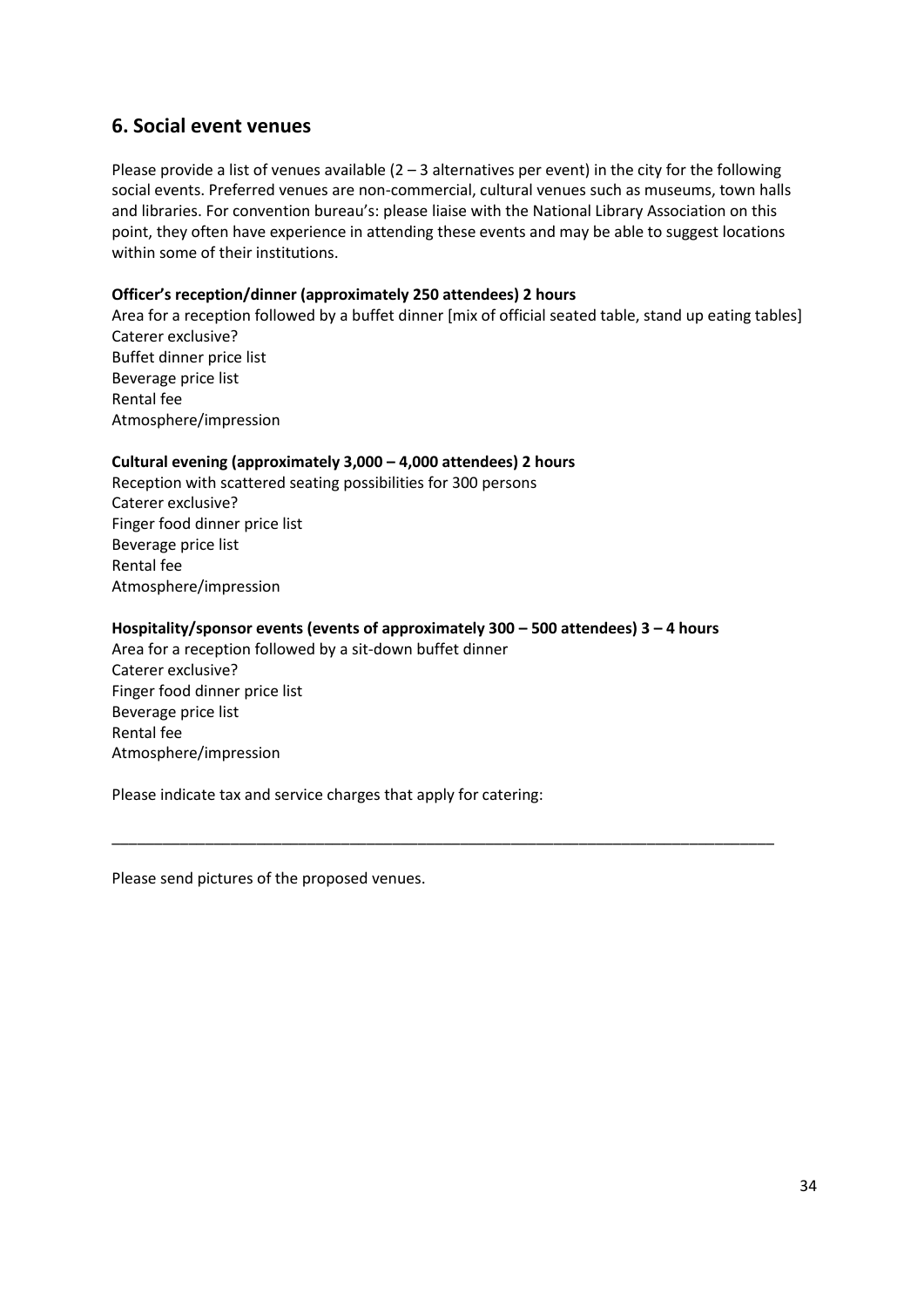## **7. Hotels**

IFLA prefers to contract hotels that do not have a surcharge for the use of internet.

|                     | Minimum # Rooms<br>needed | Maximum #<br>committable<br>rooms | Hotel rooms<br>average rate | <b>Breakfast</b><br>average rate |
|---------------------|---------------------------|-----------------------------------|-----------------------------|----------------------------------|
| Luxury 5-star hotel | 300                       |                                   |                             |                                  |
| 4-star hotel        | 750                       |                                   |                             |                                  |
| 3-star hotel        | 750                       |                                   |                             |                                  |
| 2-star and student  | 250                       |                                   |                             |                                  |

Please provide average rates excluding breakfast.

VAT applicable to hotel rooms:

Service charge applicable to hotel rooms:

How many committable hotel rooms are within walking distance of the Convention Centre?

#### **5 star hotels**

| Connected            |  |
|----------------------|--|
| Less than 15 minutes |  |
| 15 - 30 minutes      |  |
| 30 - 40 minutes      |  |

#### **4 star hotels**

| Connected            |  |
|----------------------|--|
| Less than 15 minutes |  |
| 15 - 30 minutes      |  |
| $30 - 40$ minutes    |  |

#### **3 star hotels**

| Connected            |  |
|----------------------|--|
| Less than 15 minutes |  |
| 15 -30 minutes       |  |
| 30 - 40 minutes      |  |

### **2 star and student**

| Connected            |  |
|----------------------|--|
| Less than 15 minutes |  |
| 15 -30 minutes       |  |
| 30 - 40 minutes      |  |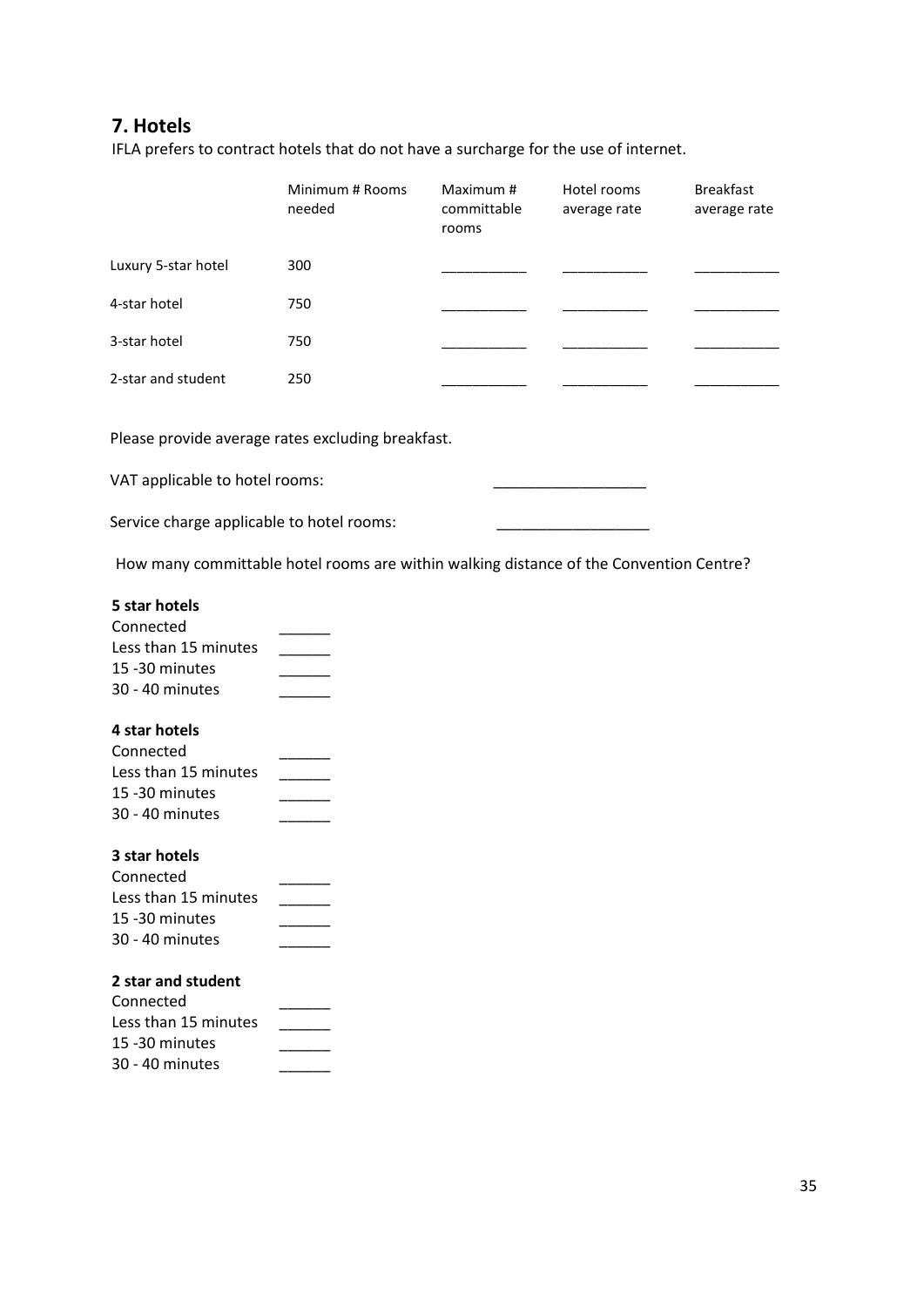Are the major potential headquarter hotels within walking distance willing to offer the following?

| Yes $\Box$ | No <sub>1</sub> |
|------------|-----------------|
| Yes $\Box$ | No <sub>1</sub> |
| Yes $\Box$ | No <sub>1</sub> |
| Yes $\Box$ | No <sub>1</sub> |
| Yes $\Box$ | No <sub>1</sub> |
| Yes $\Box$ | No <sub>1</sub> |
|            |                 |
|            |                 |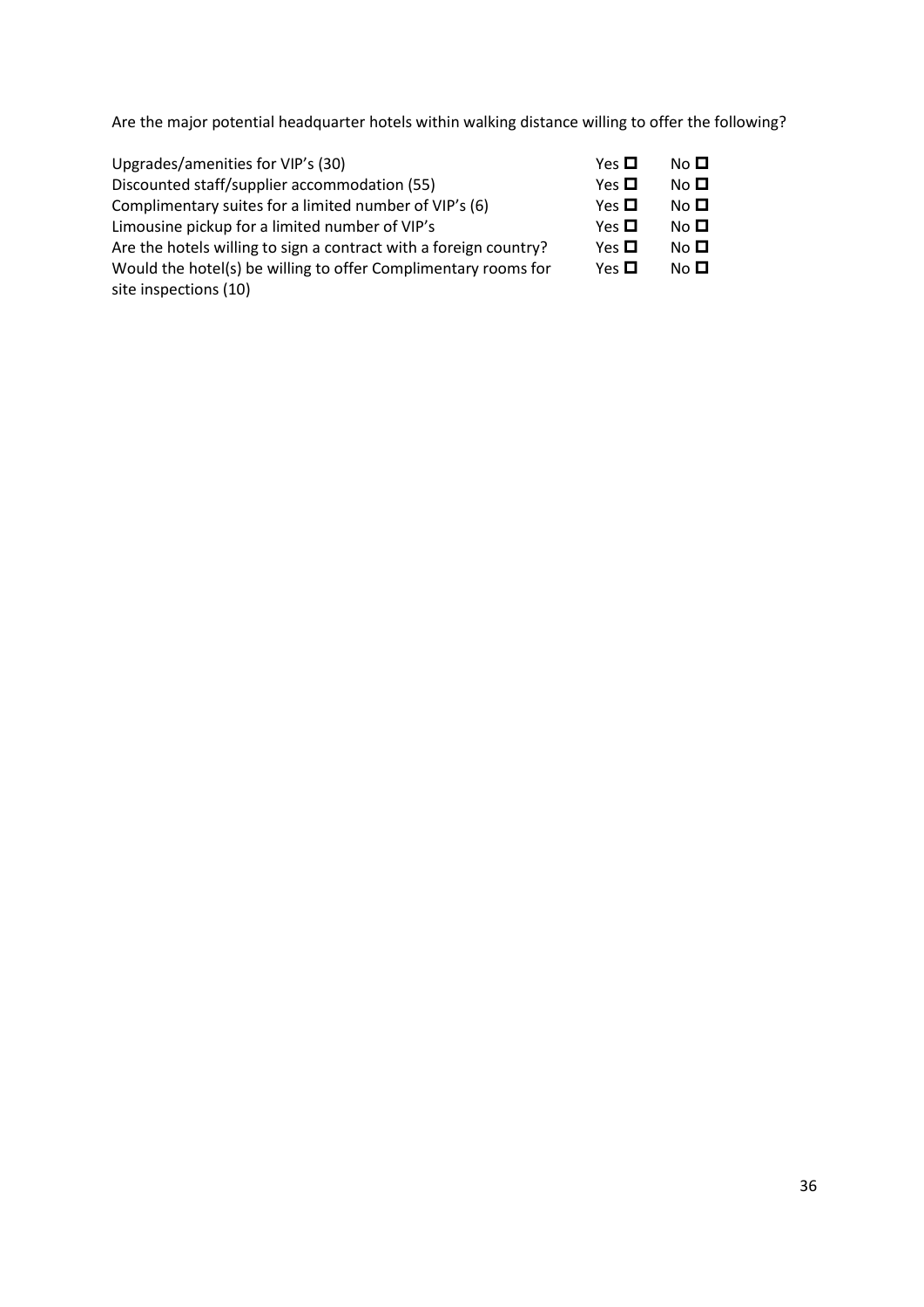## 8**. Transport**

|                                                                                                     | Is there an International Airport near the city?                                                                                                 | Yes $\Box$ | No <sub>D</sub> |  |  |  |  |
|-----------------------------------------------------------------------------------------------------|--------------------------------------------------------------------------------------------------------------------------------------------------|------------|-----------------|--|--|--|--|
|                                                                                                     | (if so, please name the airport and distance)                                                                                                    |            |                 |  |  |  |  |
|                                                                                                     | How Many international Airlines service the above airport? ______________________                                                                |            |                 |  |  |  |  |
| How many international destinations have direct flights for the above airport? ____________________ |                                                                                                                                                  |            |                 |  |  |  |  |
|                                                                                                     | Can you advise what cities have a direct link? _________________________________                                                                 |            |                 |  |  |  |  |
|                                                                                                     | ,我们也不会有什么。""我们的人,我们也不会有什么?""我们的人,我们也不会有什么?""我们的人,我们也不会有什么?""我们的人,我们也不会有什么?""我们的人<br>What cities are within a 3-hour direct flight or train trip? |            |                 |  |  |  |  |
|                                                                                                     |                                                                                                                                                  |            |                 |  |  |  |  |
|                                                                                                     | What are the different means of transport from the airport and their average fee to the city centre                                              |            |                 |  |  |  |  |
| $\blacksquare$ Taxi                                                                                 | Fee $\qquad \qquad$                                                                                                                              |            |                 |  |  |  |  |
| $\Box$ Bus                                                                                          | Fee $\_\_$                                                                                                                                       |            |                 |  |  |  |  |
| $\Box$ Train                                                                                        | Fee $\_\_$                                                                                                                                       |            |                 |  |  |  |  |
| $\Box$ Shuttle                                                                                      | Fee $\_\_$                                                                                                                                       |            |                 |  |  |  |  |
| $\blacksquare$ Other, $\blacksquare$                                                                | Fee $\qquad \qquad$                                                                                                                              |            |                 |  |  |  |  |
|                                                                                                     |                                                                                                                                                  |            |                 |  |  |  |  |
|                                                                                                     |                                                                                                                                                  |            |                 |  |  |  |  |
|                                                                                                     |                                                                                                                                                  |            |                 |  |  |  |  |
|                                                                                                     |                                                                                                                                                  |            |                 |  |  |  |  |

Accessibility to the congress centre with public transportation: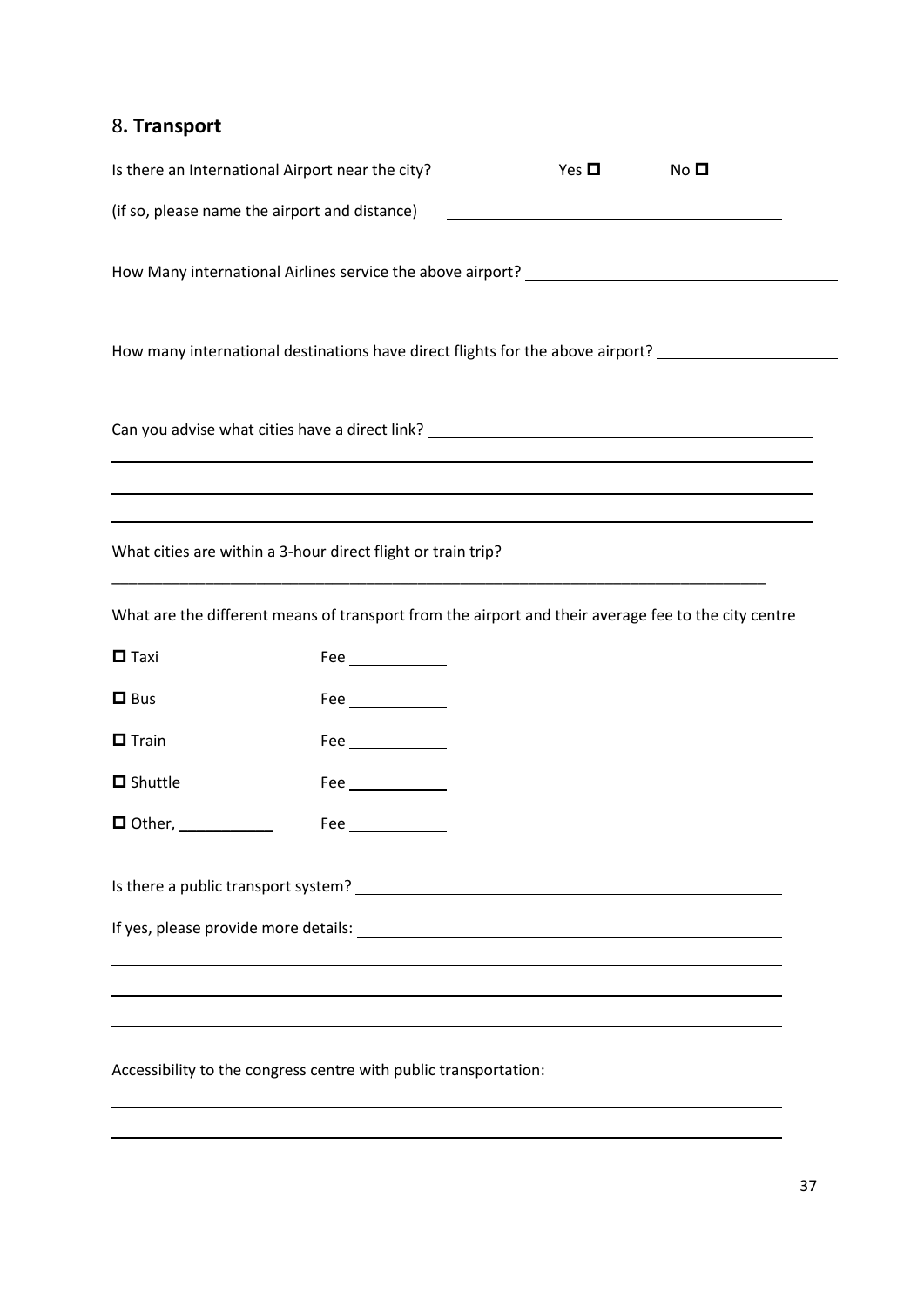## **9. Convention and visitors Bureau (CVB**

Please provide a list of services available by the CVB to the Congress Organizer such as:

| $\blacksquare$ Promotion (what type)                                                                          |         |       |  |
|---------------------------------------------------------------------------------------------------------------|---------|-------|--|
| $\Box$ Media/PR (what type)                                                                                   |         |       |  |
| $\Box$ City Brochures (how many complimentary, cost, what languages?)                                         |         |       |  |
| $\Box$ Restaurants                                                                                            |         |       |  |
| $\blacksquare$ Attractions                                                                                    |         |       |  |
| $\Box$ Maps                                                                                                   |         |       |  |
| Public transportation tickets:<br>Complimentary $\square$                                                     | Number: | Cost: |  |
| Welcome desks and hostesses at airport on days of peak arrival and departure:<br>Complimentary $\blacksquare$ | Cost:   |       |  |
| Welcome signs and banners at airport, convention centre, and major downtown areas<br>Complimentary $\square$  | Cost:   |       |  |
| Registration Personnel if provided, cost per hour:                                                            |         |       |  |
| Please provide a list of suppliers or a directory:                                                            |         |       |  |
|                                                                                                               |         |       |  |
|                                                                                                               |         |       |  |
|                                                                                                               |         |       |  |
| What kind of financial support is offered for site visits?                                                    |         |       |  |